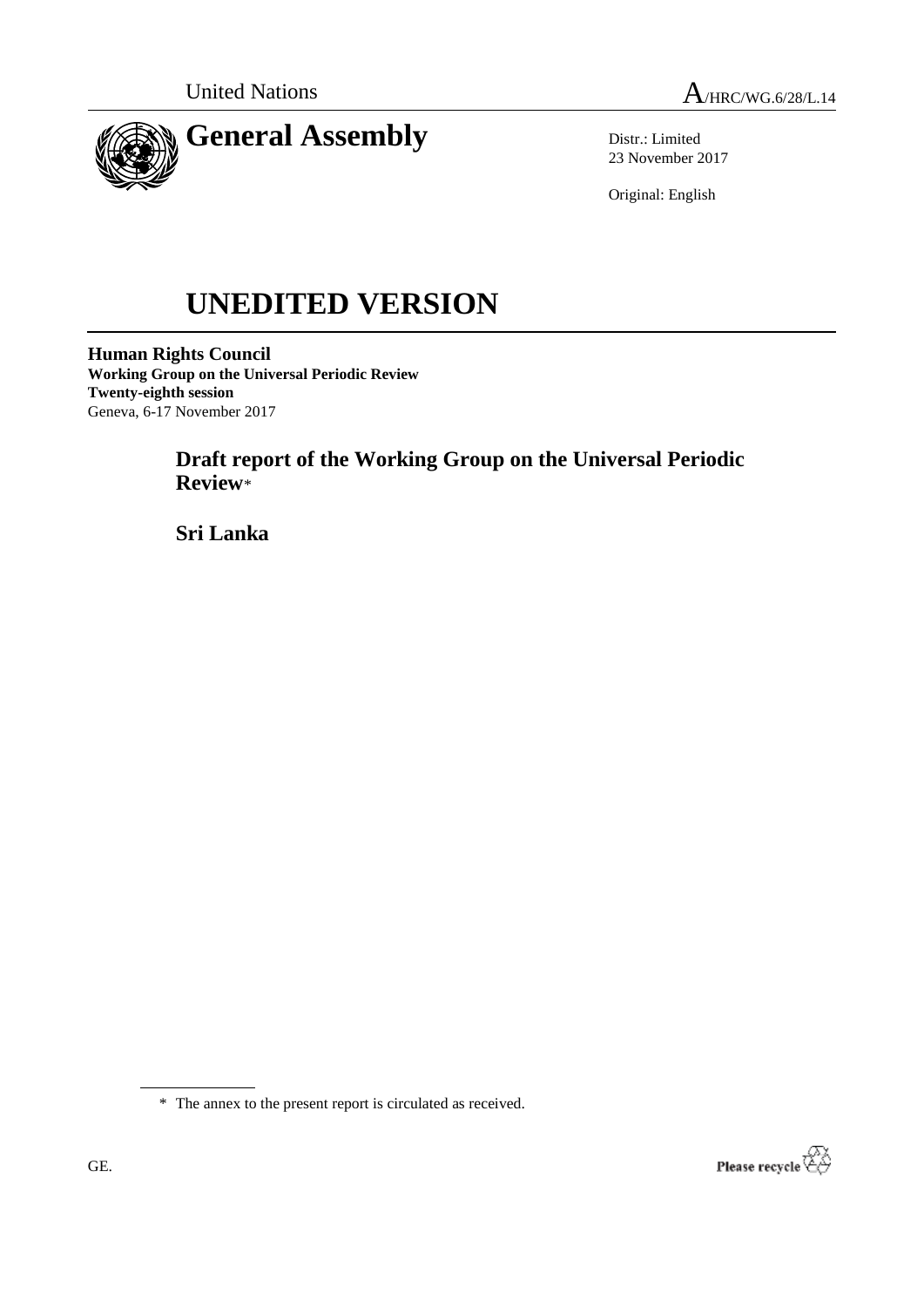## A/HRC/WG.6/28/L.14

# Contents

|       |           | Page          |
|-------|-----------|---------------|
|       |           | $\mathcal{R}$ |
| L     |           | 3             |
|       | A.        | 3             |
|       | <b>B.</b> | 5             |
| H.    |           | 12            |
| Ш.    |           | 27            |
| Annex |           |               |
|       |           | 28            |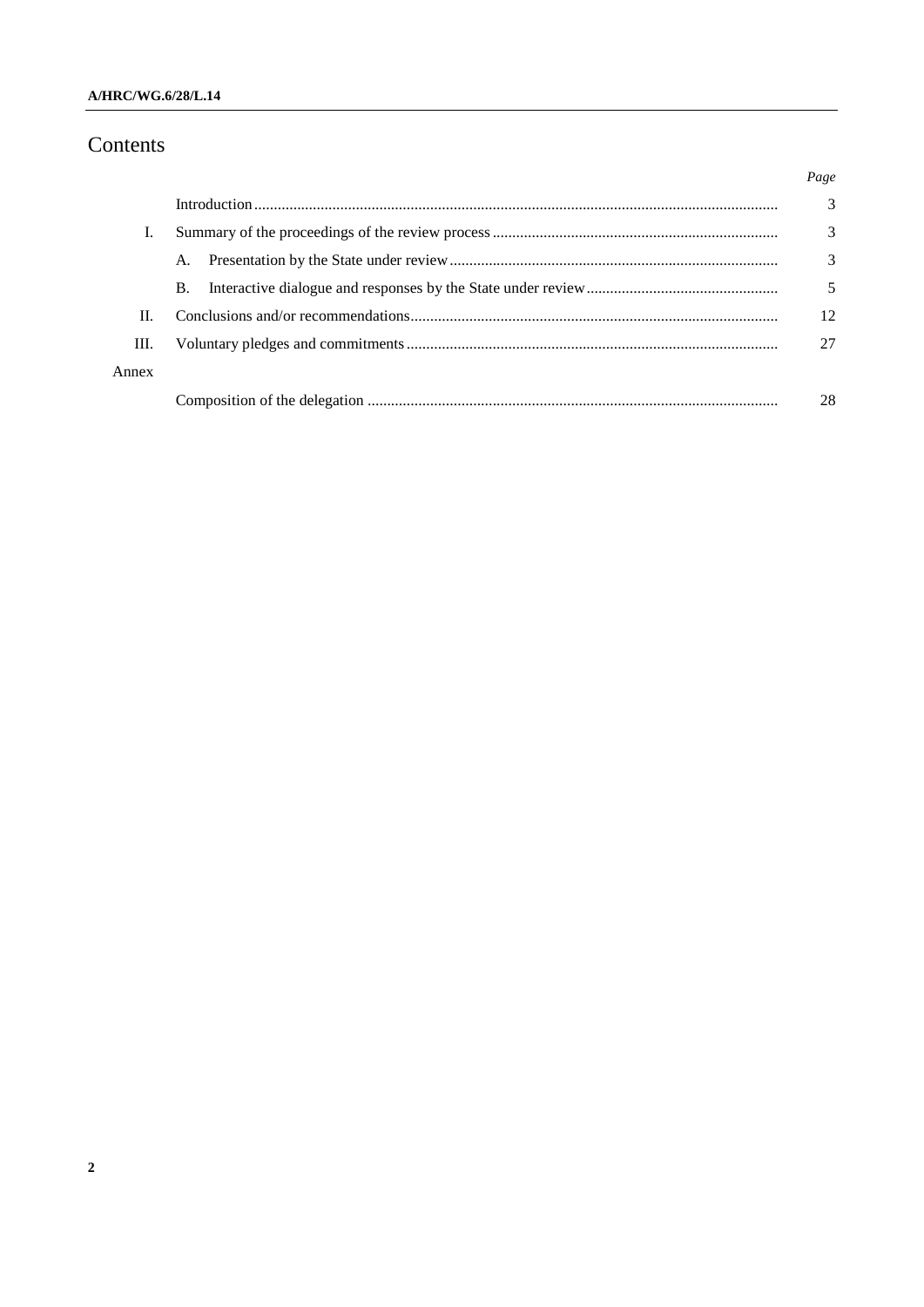## **Introduction**

1. The Working Group on the Universal Periodic Review, established in accordance with Human Rights Council resolution 5/1, held its twenty-eighth session from 6 November to 17th November 2017. The review of Sri Lanka was held at the 16th meeting on 15 November 2017. The delegation of Sri Lanka was headed by MP Deputy Minister of National Policies and Economic Affairs, Hon. (Dr.) Harsha de Silva. At its 18th meeting held on 17 November 2017, the Working Group adopted the report on Sri Lanka.

2. On 13 February 2017, the Human Rights Council selected the following group of rapporteurs (troika) to facilitate the review of Sri Lanka: Burundi, Republic of Korea and Venezuela (Bolivarian Republic of )<sup>1</sup>

3. In accordance with paragraph 15 of the annex to Human Rights Council resolution 5/1 and paragraph 5 of the annex to Council resolution 16/21, the following documents were issued for the review of Sri Lanka:

(a) A national report submitted/written presentation made in accordance with paragraph 15 (a) (A/HRC/WG.6/28/LKA/1);

A compilation prepared by the Office of the United Nations High Commissioner for Human Rights (OHCHR) in accordance with paragraph 15 (b) (A/HRC/WG.6/28/LKA/2);

(c) A summary prepared by OHCHR in accordance with paragraph 15 (c) (A/HRC/WG.6/28/LKA/3).

4. A list of questions prepared in advance by Belgium, Brazil, Estonia, Germany, Liechtenstein, Norway, Portugal, Slovenia, Sweden. Switzerland, Uruguay, United Kingdom of Great Britain and Northern Ireland, United States of America was transmitted to Sri Lanka through the troika. These questions are available on the extranet of the UPR.

## **I. Summary of the proceedings of the review process**

#### **A. Presentation by the State under review**

5. Sri Lanka emphasized that it participated in the review in the backdrop of a renewed and transformed local setting led by its people at two historic elections. The victory of President Maithripala Sirisena at the 8 January 2015 Presidential Election and the uniting of the two main political parties under the National Unity Government following the Parliamentary Elections in August 2015, enabled a fundamental shift in the political culture

 $1$  On 22 September 2017, at the 25th meeting of the 36th session of the Human Rights Council, and in the framework of Item 6 entitled Universal Periodic Review, the President of the Council put to the consideration of the Human Rights Council the agreement reached by Bolivia, Venezuela, Peru and Sri Lanka, as outlined in the letter of the Plurinational State of Bolivia dated 20 September 2017. In its letter, Bolivia indicated the agreement reached between the four States that Bolivia and Venezuela would exchange troikas. The President subsequently gavelled the change of composition of the troikas of Peru and Sri Lanka which were initially selected during the organizational meeting of the Council held on 13 February 2017. The letter of the Plurinational State of Bolivia can be accessed at the following link:

https://extranet.ohchr.org/sites/hrc/PresidencyBureau/BureauRegionalGroupsCorrespondence/Corresp 2014DL/170920NVPMBoliviaUPRTroikaEN.pdf.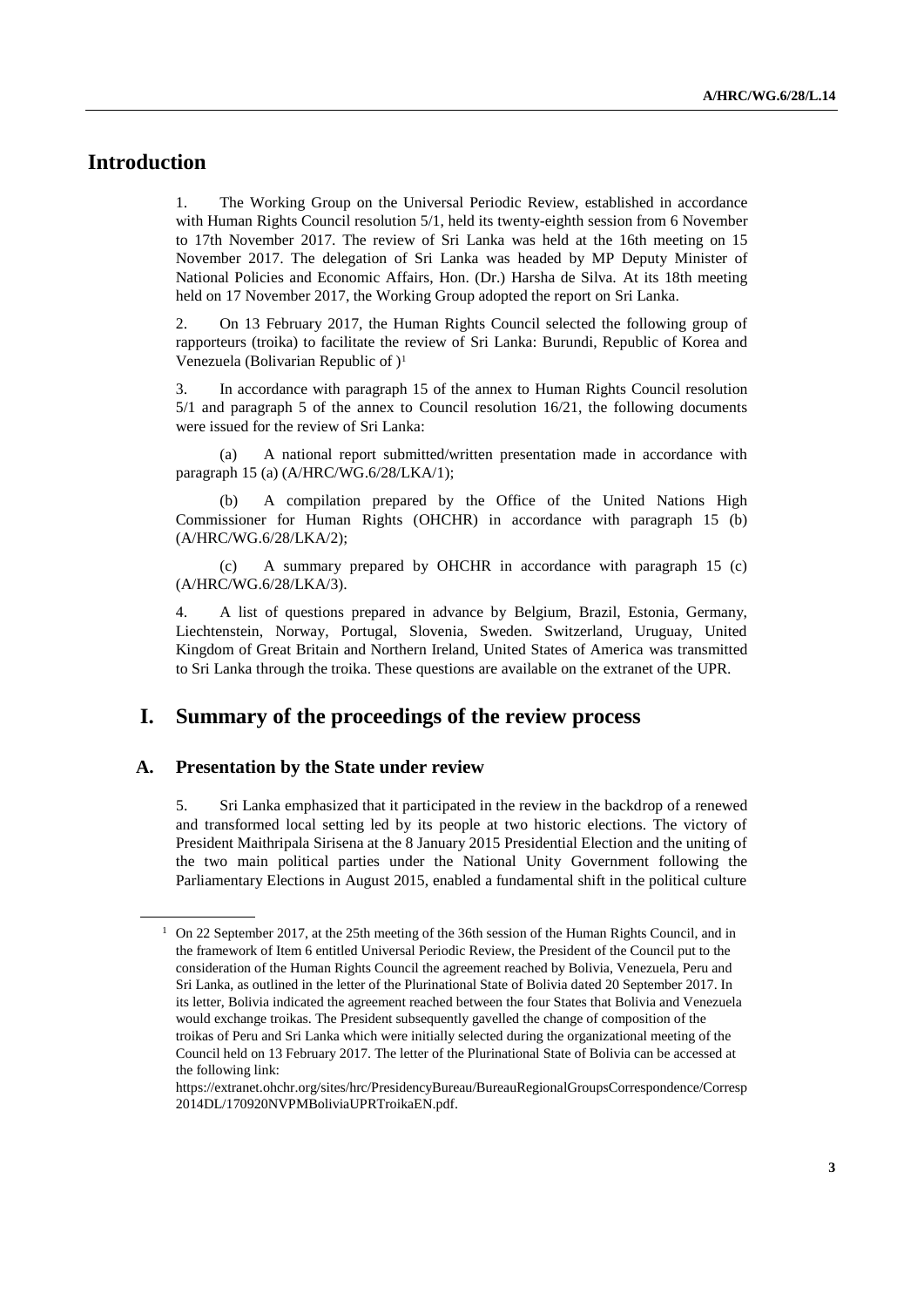in the country towards matters pertaining to human rights, greater openness and engagement locally with its own citizens, with the UN and the international community. Therefore, much of the progress has been achieved during a brief period of roughly last 2 years and 10 months.

6. With regard to the preparation of the national report for the UPR, Sri Lanka highlighted the extensive and inclusive consultation process involving ministries and departments; civil society representatives; and experts in different fields, which involved two stages: development of the National Human Rights Action Plan and the preparation of the draft National Report;

7. It expressed the Government's commitment to a process of truth seeking, justice, reparation and guarantees of non-recurrence and worked with all parties concerned to adopt by consensus Resolution 30/1, on 1 October 2015, which it co-sponsored. This envisaged the setting up of a permanent office on missing persons, a truth-seeking commission, a judicial mechanism with a special counsel, and a reparations office. Sri Lanka also worked with the Council members to have the timeline of Resolution 30/1 extended by two years, through the adoption by consensus, of Resolution 34/1 in March this year. It also stressed that investigations into allegations pertaining to human rights and humanitarian law violations during the conflict would not unfairly target or punish security forces specifically, but would be carried out through judicial processes, respecting due process.

8. Sri Lanka noted that it had intensified its engagement and cooperation with UN Special Procedures as well as Treaty Bodies. Since the last UPR, Sri Lanka participated in 6 Treaty body reviews, and the review on the Convention on the Rights of the Child was scheduled for January 2018. In December 2015, Sri Lanka extended a Standing Invitation to all thematic Special Procedures. Eight thematic Special Procedure Mandate Holders and Working Groups had visited Sri Lanka since the last UPR, with 6 of them being received in the last two years since January 2015. Moreover, the Working Group on Arbitrary Detention will visit from 4-15 December this year, and the Special Rapporteur on the Promotion and Protection of the Right to Freedom of Opinion and Expression will visit early next year. It noted that the previous and current High Commissioners for Human Rights visited Sri Lanka in 2013 and in February 2016 respectively; and the UN Secretary-General visited in September 2016.

9. During the period under review, Sri Lanka became a State Party to a number of international instruments. On 14 November, the Cabinet of Ministers approved Sri Lanka's accession to the Optional Protocol to the Convention against Torture and other Cruel, Inhuman or Degrading Treatment or Punishment. It reported that the Human Rights Commission would be appointed as the National Preventive Mechanism. It formally withdrew its reservation to Article 29 of the Convention on the Rights of Migrants Workers, and withdrew all derogations notified under the International Covenant on Civil and Political Rights by November 2015. A declaration was made under Article 22 of the Convention against Torture and other Cruel, Inhuman or Degrading Treatment or Punishment recognizing the competence of the Committee to receive individual communications.

10. Sri Lanka highlighted the enactment of the 19th Amendment to the Constitution in May 2015. This amendment reduced the powers of the Executive President, strengthened the independence of key institutions with the objective of depoliticizing the public service, reduced the President's term of office, restored the two-term limit of the Executive Presidency, reduced the Parliament's term and curtailed the President's power to dissolve Parliament, among others. The independence of the Human Rights Commission of Sri Lanka was also strengthened following the enactment of the 19th Amendment.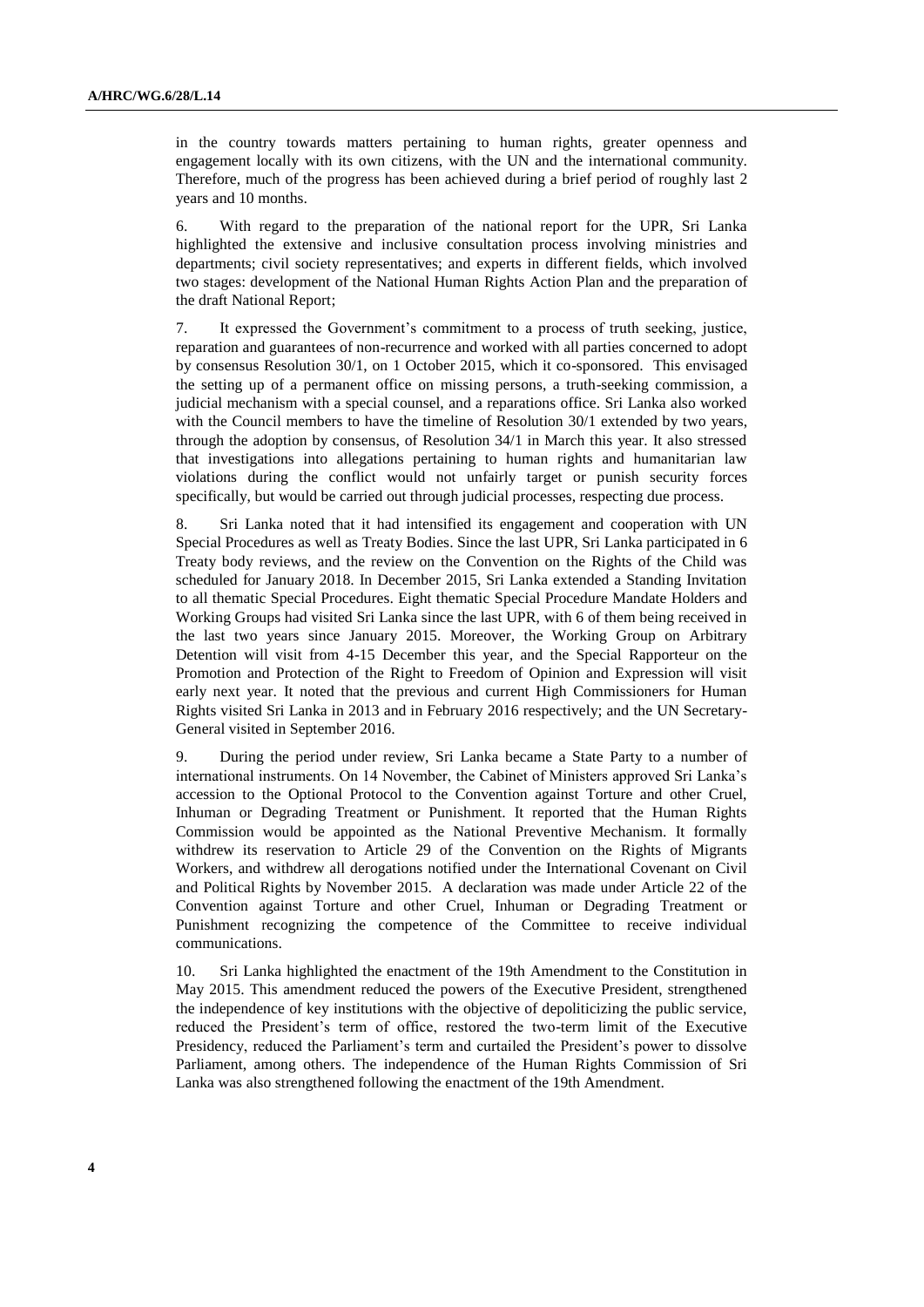11. Sri Lanka reported of the enactment by Parliament in February 2015 of the Assistance to and Protection of Victims of Crime and Witnesses Act, providing for the payment of compensation to victims of crime, and establishing a special fund for that purpose as well as the Right to Information Act, which came into operation on 3 February, 2017.

12. Sri Lanka noted that regulations and measures had been made to eradicate child labour, including through a Special Presidential Task Force for the Protection of Children under the direct purview of the President. In June 2016, the President signed a pledge on 'Zero Tolerance of Child Labour'.

13. Sri Lanka noted that it had, and continued to make efforts to provide IDPs with durable solutions. The Cabinet of Ministers approved the 'National Policy on Durable Solutions for Conflict-Affected Displacement' in August 2016.

14. Sri Lanka highlighted the 'Blue-Green Budget: the Launch of Enterprise Sri Lanka' for 2018 which was prepared based on the Sustainable Development Goals. It noted that the goals were incorporated into Government policies and programmes, including through 'Sri Lanka Sustainable Development Act'.

15. As for language and cultural rights, Sri Lanka reported that in March 2015, the Government issued a circular to all government institutions that no prohibition existed for the national anthem to be sung in the Tamil language and on 4th February 2016, the National Anthem was sung in both official languages, at the National Independence Day celebrations.

16. Sri Lanka noted that the initial design and contours of the Truth and Reconciliation Commission and Reparations Office was based on the inputs received through a nationwide consultations by a Consultation Task Force, comprising eleven eminent civil society members. Sri Lanka started the process of the Constitutional Reform as a measure of guaranteeing non-recurrence of the conflict based on the framework resolution adopted in March 2017. The consultations in this regard are ongoing.

17. The Office on Missing Persons which became operational on 15 September this year, was the first of the reconciliation mechanisms to be set up, with Rupees 1.4 billion proposed to be allocated for its establishment in the budget for 2018. Sri Lanka noted that a section of the National Budget expressly dedicated to reconciliation was unprecedented.

#### **B. Interactive dialogue and responses by the State under review**

18. During the interactive dialogue, 88 delegations made statements. Recommendations made during the dialogue are to be found in section II of the present report.

19. France welcomed the commitment to implement resolution 30/1 and encouraged to accelerate the reconciliation and transitional justice process and criminalize enforced disappearances.

20. Georgia noted with satisfaction the National Human Rights Action Plan and the ratification of the Convention on the Rights of Persons with Disabilities, urging Sri Lanka to effectively implement it.

21. Germany welcomed the establishment of the Office of Missing Persons and encouraged Sri Lanka to fulfil its commitments under the Resolution 30/1.

22. Ghana commended the ratification of the Convention on the Rights of Persons with Disabilities and Sri Lanka's commitments to resolving complex post-conflict challenges.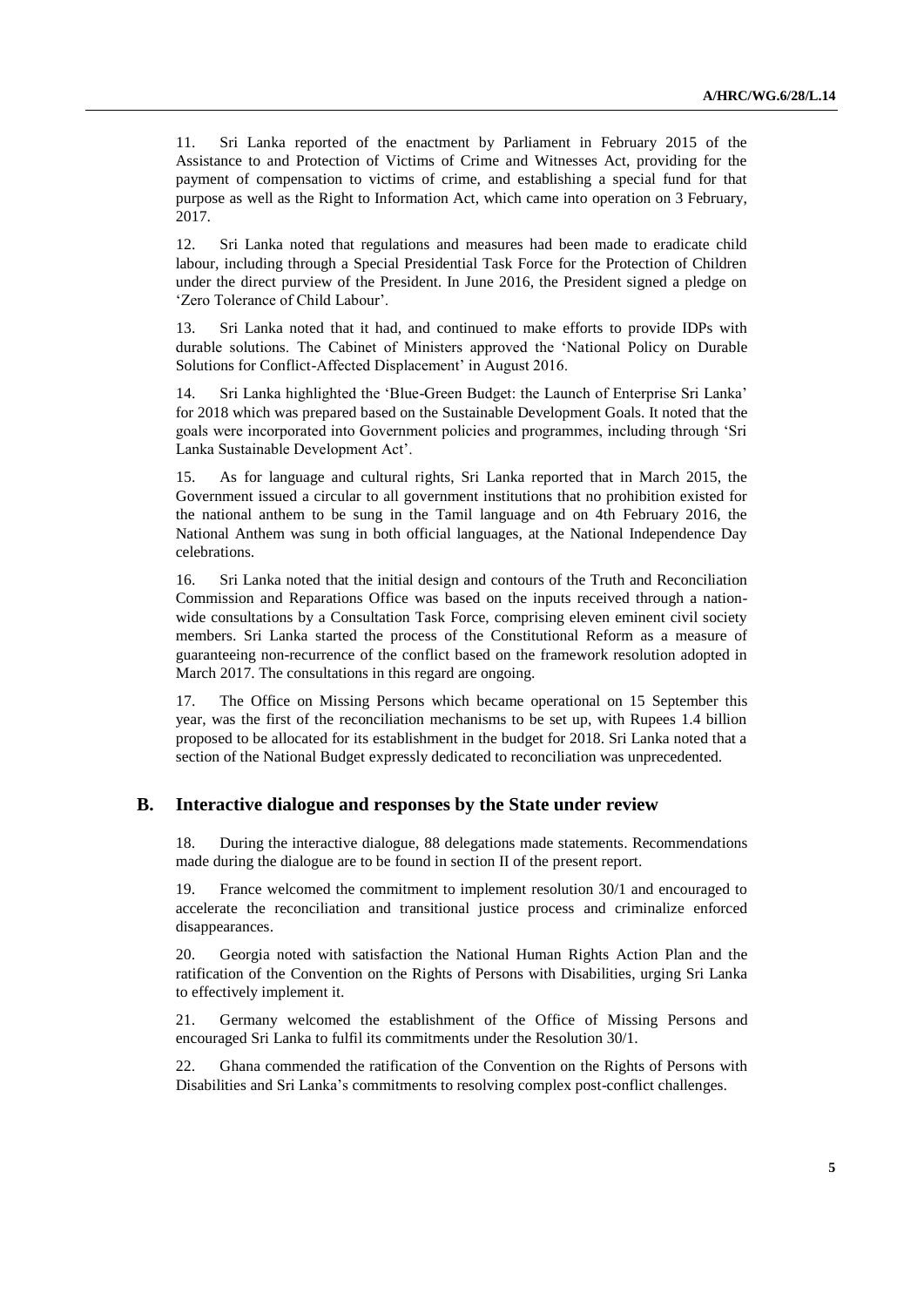23. Guatemala expressed concern over existing legislative provisions discriminating against women and made recommendations.

24. Haiti welcomed steps to demilitarise parts of the island, to ratify the International Convention for the Protection of All Persons from Enforced Disappearance and to strengthen independence of the Human Rights Commission.

25. Holy See appreciated accomplishments in poverty eradication, prevention of violence and resolving post-conflict challenges, encouraging continuing the reconciliation and peace process.

26. Honduras encouraged Sri Lanka to implement recommendations of the review in its new National Human Rights Action Plan.

27. India noted progress on the resettlement of IDPs, rehabilitation of ex-combatants, demining and reconstruction activities, urging Sri Lanka to resolve residual issues of the resettlement and rehabilitation.

28. Indonesia applauded the National Human Rights Action Plan, the ratification of CRPD, the Assistance to and Protection of Victims of Crimes and Witness Act, and the Peace building Priority Plan.

29. Islamic Republic of Iran commended Sri Lanka's Assistance to and Protection of Victims of Crimes and Witness Act and the ratification and incorporation of the Convention on the Rights of Persons with Disabilities into domestic law.

30. Iraq applauded Sri Lanka's accession to the majority of human rights instruments, the 19<sup>th</sup> amendment to the Constitution and return of exiled journalists since 2015.

31. Ireland welcomed ratification of human rights treaties and Sri Lanka's cosponsorship of resolution HRC 30/1, but was concerned about intimidation and harassment of human rights defenders.

32. Italy commended Sri Lanka for ratifying a number of international instruments, the National Human Rights Action Plan 2017-2021 and incorporating previous UPR recommendations during implementation of the previous plan.

33. Japan commended the efforts towards national reconciliation, development of the legal system, protection and promotion of the rights of women, children and persons with disabilities and poverty alleviation initiatives.

34. The Lao Democratic People's Republic welcomed Sri Lanka's National Human Rights Action Plan 2017-2021 and commended its ratification of Convention on the Rights of Persons with Disabilities and enhancing right to education.

35. Latvia appreciated the standing invitation to special procedures, but regretted that not all requests have been accepted. It acknowledged Sri Lanka's legislative reforms to promote gender equality.

36. Libya welcomed Sri Lanka's voluntary commitment to protect and promote human rights. It paid tribute to the Government's declaration of 2017 as a poverty alleviation year.

37. Madagascar commended Sri Lanka for ratifying the Convention on the Rights of Persons with Disabilities and its Strategic Plan 2015-2019 against human trafficking.

38. Sri Lanka noted that it condemned any and all acts of torture, and was committed to ensure that allegations of torture would be investigated and prosecuted to the full extent of the law. In particular, it noted the strengthening of the National Human Rights Commission by ensuring its access to places where there might be complaints of torture; issuing orders to all police and security officials forbidding torture of any kind; providing access to human rights organizations to places where allegations of torture had been reported; including a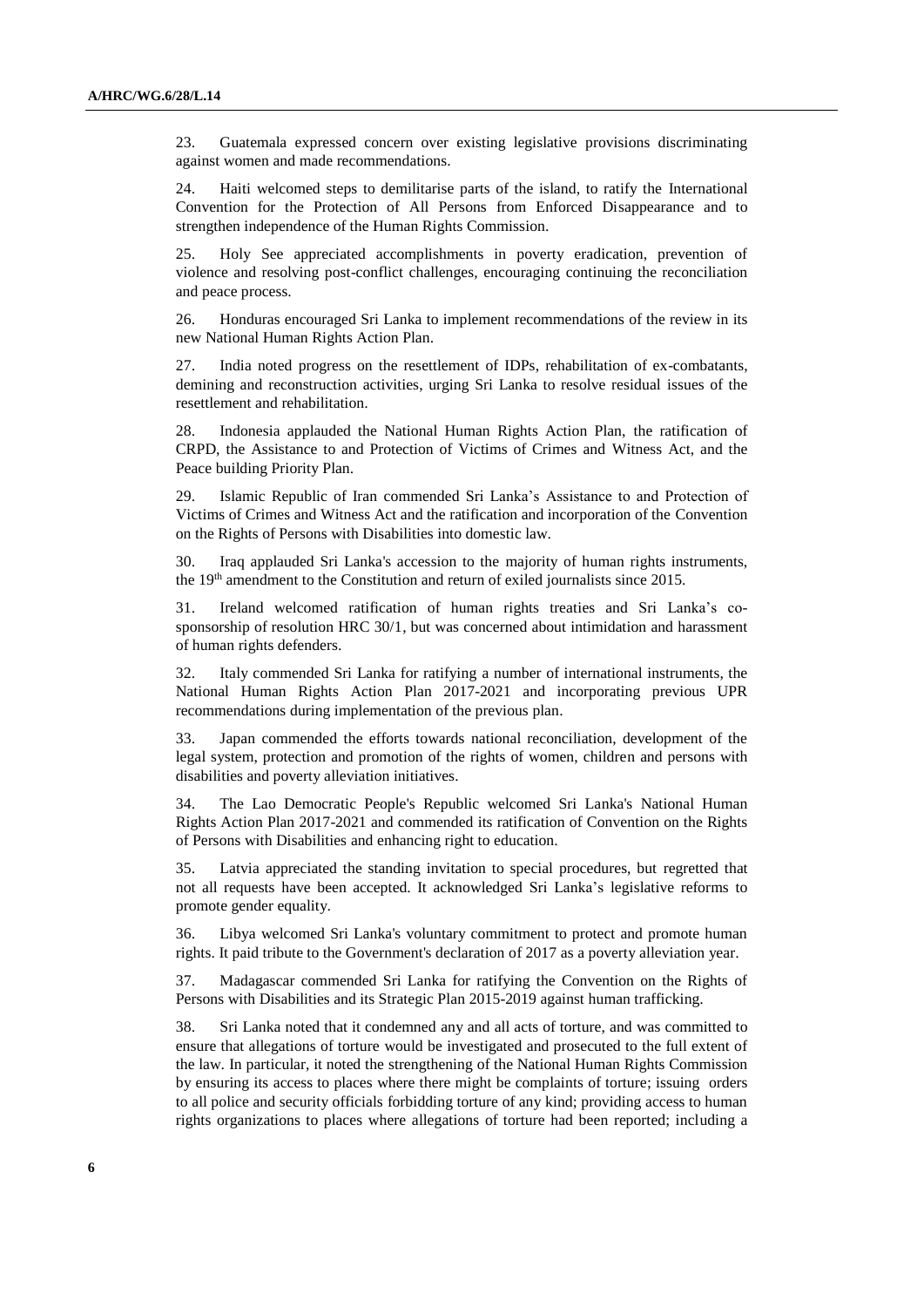chapter on the Prevention of Torture in the National Human Rights Action Plan (2017- 2021); zero tolerance policy on torture at the highest levels of the Government; and establishing the Committee on Prevention of Torture.

39. Sri Lanka highlighted that it maintained zero tolerance on hate speech and religious violence, and that the National Human Rights Action Plan 2017-2021 contained a firm commitment to enforce section 3(1) of the ICCPR Act, which criminalized hate speech. It noted that in June 2017 a circular was issued instructing stern action against hate speech, requiring all police officers to take immediate action whenever hate speech was reported or occurred. It noted that several programmes for inter-community and inter-religious dialogue were launched by various relevant Ministries.

40. Malaysia welcomed the progress made in combatting gender-based violence and looked forward to full implementation of its National Action Plan on Gender-Based Violence.

41. The Maldives welcomed Sri Lanka's National Human Rights Action Plan 2017- 2021, its new Bill of Rights and the Assistance to and Protection of Victims of Crime and Witness Act.

42. Mexico welcomed the ratification of the [Convention on the Rights of Persons with](http://www.ohchr.org/EN/HRBodies/CRPD/Pages/ConventionRightsPersonsWithDisabilities.aspx)  [Disabilities](http://www.ohchr.org/EN/HRBodies/CRPD/Pages/ConventionRightsPersonsWithDisabilities.aspx) and the adoption of the 2016 Law on the Right to Information.

43. Montenegro noted the Constitutional reform and encouraged adoption of a new Bill of Rights. Montenegro urged investigations into cases of unlawful detention, torture and sexual violence by security forces.

44. Morocco welcomed the ratification of international treaties, the strengthened independence of the Human Rights Commission, the National Human Rights Action Plan 2017-2021, and efforts concerning the right to health.

45. Myanmar welcomed the National Human Rights Action Plan 2017-2021, the National Action Plan on Sexual and Gender-based Violence, and the country's engagement with the UN human rights mechanisms.

46. Namibia commended the Constitutional reforms, the National Human Rights Action Plan 2017-2021 and the National Plan to end sexual and gender-based violence.

47. Nepal welcomed the Constitutional reforms, the strengthened Human Rights Commission, the National Human Rights Action Plan and reconciliation efforts. Nepal encouraged abolishing the death penalty.

48. The Netherlands welcomed progress regarding freedom of expression, media and 25% quota for women in local elections. It noted with concern the slow progress in the constitutional reform and transitional justice process.

49. New Zealand welcomed Sri Lanka's constructive approach to addressing postconflict reconciliation issues.

50. Nicaragua welcomed the National Policy on Reconciliation, the Office of Missing Persons and the National Human Rights Action Plan 2017-2021.

51. Norway noted steps towards mainstreaming non-discrimination and equality in the legal framework, and provisions for increasing women's representation in local councils.

52. Pakistan welcomed the Assistance to and Protection of Victims of Crime and Witness Act 2015, efforts concerning poverty alleviation, health investment, and progress on women and children rights.

53. Peru encouraged Sri Lanka to consolidate the Human Rights Commission's independence and praised efforts related to the right to education.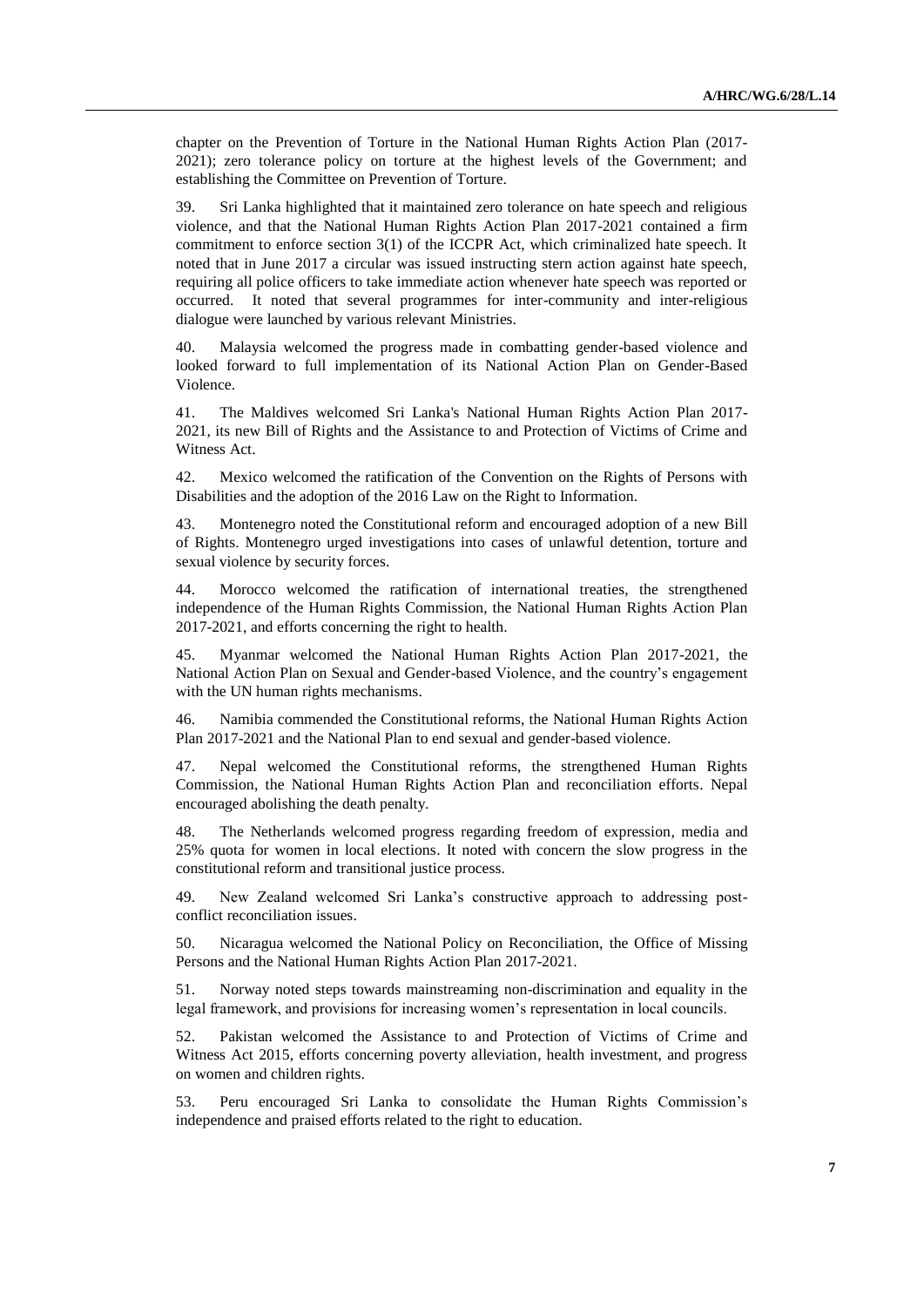54. The Philippines noted positively the strengthening of the Human Rights Commission, the National Human Rights Action Plan, and the introduction of human rights in the curriculum of secondary schools.

55. Poland commended efforts to protect the rights of the child and to introduce human rights education. It expressed concern about the insufficient protection of rights of religious minorities.

56. Portugal made recommendations.

57. Qatar commended the National Human Rights Action Plan and the Strategic Plan on trafficking in human beings.

58. The Republic of Korea welcomed the Constitutional amendment, enabling independent commissions, including Human Rights Commission. It commended the establishment of the Office of Missing Persons.

59. The Russian Federation welcomed the National Human Rights Action Plan, measures on reconciliation, the ratification of CRPD, the improvement of legislation to protect crime victims and freedom of expression.

60. Sri Lanka noted that the Constitutional Council was in the process of nominating 7 Commissioners at the Office of Missing Persons to the President's appointment. The Secretariat for Coordinating Reconciliation Mechanisms, had already been working with ICRC pertaining to obtaining expertise related to the setting up of the Office. The Government had draft Bills for a Reparations Office and a Truth and Reconciliation Commission.

61. Saudi Arabia noted the ratification of Convention on the Rights of Persons with Disabilities. It welcomed the Constitutional amendment strengthening the independence of the Human Rights Commission.

62. Senegal noted positively the strengthening of the Commission on Human Rights following the 19th amendment to the Constitution and the National Human Rights Action Plan.

63. Serbia commended the ratification of the Convention on the Rights of Persons with Disabilities and encouraged to continue to fight discrimination on all grounds, provide equality between men and women and secure protection of all vulnerable groups.

64. Sierra Leone applauded the National Human Rights Action Plan, Peace-Building Priority Plan and encouraged Sri Lanka to implement its Strategic Plan on human trafficking and to continue combatting child marriage.

65. Singapore noted the National Human Rights Action Plan for 2017-2021 and progress made in alleviating poverty since the last review.

66. Slovakia welcomed the ratification of Convention on the Rights of Persons with Disabilities. It was concerned with the recognition of the death penalty in criminal legislation and use of torture during criminal investigations.

67. Slovenia noted undertakings to introduce new Constitution and encouraged to fulfil commitments on transitional justice. It expressed concern about the persistence of sociocultural values, condoning domestic and gender based violence.

68. South Africa welcomed the progress made and the inclusion of human rights education in training of law enforcement officers, armed forces and prison officers.

69. Spain acknowledged the adoption of a National Human Rights Action Plan and the ratification of the International Convention for the Protection of All Persons from Enforced Disappearance.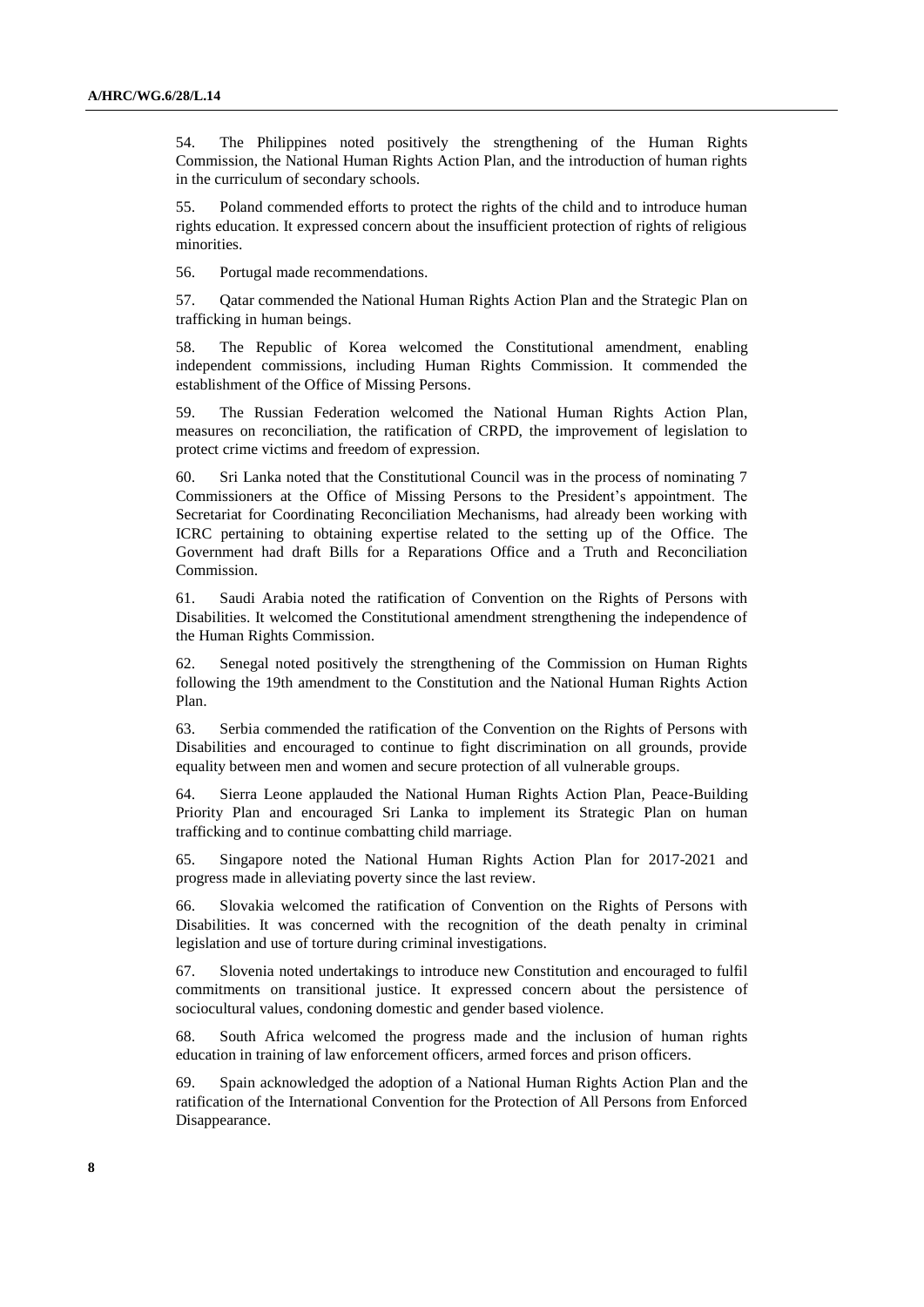70. The State of Palestine commended the Government's efforts for reconciliation and to prevent acts of violence and intimidation against human rights defenders and journalists.

71. Sudan noted the ratification of Convention on the Rights of Persons with Disabilities and the National Human Rights Action Plan. It commended the standing invitation to the special procedures and ensuring some of their visits.

72. Sweden thanked Sri Lanka for its report and presentation.

73. Switzerland welcomed the reforms, in particular on freedoms of expression, assembly, movement and circulation as well as initiatives in the governance of the security sector.

74. Thailand welcomed progress in promoting reconciliation, transitional justice and human rights and commended the National Action Plan for Human Rights.

75. The former Yugoslav Republic of Macedonia welcomed commitments to reconciliation and accountability for past abuses, while expressing concern that protests in the North indicated frustration at the lack of progress.

76. Timor-Leste appreciated the Plan on human trafficking and the Prevention of Domestic Violence Act. It welcomed legislation aimed at increasing transparency and independence of institutions.

77. Tunisia welcomed measures on reconciliation and transitional justice and the ratification, inter alia, of the International Convention on the Protection of Persons from Enforced Disappearance.

78. United Arab Emirates appreciated the efforts for building sustainable economic development, social justice and consolidating the rule of law and good governance.

79. United Kingdom of Great Britain and Northern Ireland encouraged Sri Lanka to continue its work on reconciliation and adopt action plan to implement its Human Rights Council resolution commitments.

80. United States of America welcomed progress on returning occupied lands and operationalizing the Office of Missing Persons. It expressed concern at reports of abuses by the security forces and increased violence against religious minorities.

81. Sri Lanka noted the Policy Framework and all-encompassing National Plan of Action to address Sexual and Gender based Violence for the period 2016-2020. It also noted a new referral system with a multi-sectoral approach introduced in six districts to facilitate the effective response to and prevention of incidents of sexual and gender based violence; regular educational and awareness raising programs in 356 Divisional Secretariats; and psycho-social support to victims in 321 Divisional Secretariats. The National Committee on Women received complaints on gender-based violence through its Complaint Centre and 1938 Help line and counselling centres had been established in 40 major hospitals. Finally, it reported of the establishment of six shelters in different locations for survivors of such violence. Two more shelters were expected to be established this year.

82. Sri Lanka noted that the general right to equality and non-discrimination reflected in the Constitution implicitly included non-discrimination on the grounds of sexual orientation and that the present constitutional reform process included the consideration of the explicit guarantee of non-discrimination on the grounds of sexual orientation. It referred to the Supreme Court's pronouncement that imposing custodial sentences would be inappropriate in cases where the impugned acts were between consenting adults.

83. Sri Lanka noted that a draft legislation was prepared to give effect to the Convention on the Rights of Persons with Disabilities which it ratified in 2016. It also ratified the Marrakesh Treaty to Facilitate Access to Published Works for Persons Who Are Blind,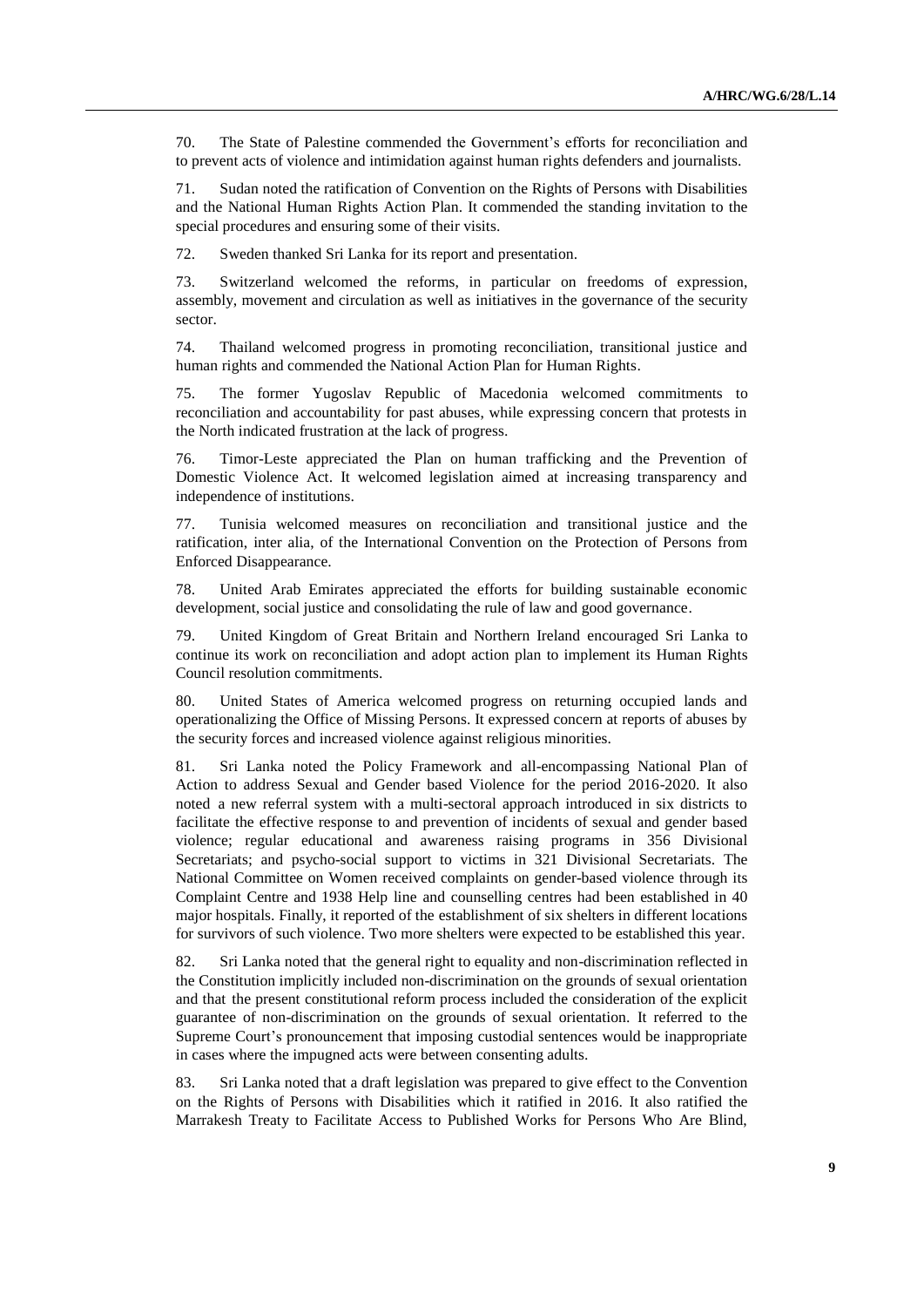Visually Impaired, or Otherwise Print Disabled in September 2016 and the Cabinet of Ministers approved drafting a Bill on Sign Language. The Ministry of Public Administration had instructed all Ministries, Departments and Corporations that 3% of vacancies in the Public Service and Public Corporations to be filled by persons with disabilities with the requisite qualifications. Sri Lanka also stressed several welfare programmes established to provide support to persons with disabilities, including financial assistance to low-income families with persons with disabilities, while public officers were trained on sign language, Braille methodology, mobility and orientation, to enable them to provide a better service. Sri Lanka emphasized that Rs. 2.7 billion had been proposed under the 2018 Budget to construct homes for the differently abled women in the North and the East.

84. Sri Lanka declared 2017 as the year of alleviating poverty, and launched a nationwide People's Movement for poverty alleviation titled 'Gramashakthi'. It noted that a Ministerial Committee and an Experts Committee were appointed to formulate the National Sustainable Development Vision 2030 outlining strategies for achieving the SDGs. The First Draft Report of the Experts Committee was presented to the President this month, November 2017.

85. Sri Lanka stated that the Committee appointed to review the Penal Code and the Criminal Procedure Code had commenced discussions on the matter of criminalizing marital rape which was presently recognized only in respect of non-consensual sexual relations during a judicial separation of the spouses.

86. Uruguay highlighted the abolition of the practice of executions by judicial order, and that constitutional reform proposals extended non-discrimination grounds to disability and sexual orientation and gender identity.

87. Bolivarian Republic of Venezuela welcomed ratification of human rights treaties and initiatives on free and equal access to education and achieving universal vaccination coverage.

88. Viet Nam welcomed the National Human Rights Action Plan 2017-2021 and initiatives, including on women and children's rights, language rights, human rights education, reintegration of ex-combatants and alleviation of poverty.

89. Afghanistan commended Torture and ICCPR Acts and encouraged the accelerated domestic legal guarantees to the Convention on the Protection of Persons from Enforced Disappearance and the Convention on the Rights of Persons with Disabilities.

90. Algeria welcomed the commitment to national reconciliation, adoption of the National Human Rights Action Plan and ratification of a number of human rights instruments.

91. Argentina noted measures to provide accountability for the crimes committed during the armed conflict. It welcomed ratification of the International Convention on the Protection of Persons from Enforced Disappearance.

92. Canada acknowledged the strengthening of the Human Rights Commission, institutionalization of the Office of Missing Persons and cooperation with the UN. It noted that much work remained on accountability, transitional justice and reconciliation.

93. Armenia noted positively the ratification of the Convention on the Rights of Persons with Disabilities. It was concerned about laws discriminating against women and encouraged their review.

94. Australia welcomed improvements in freedom of expression, and in the quota for women in local government elections. It noted discriminatory laws against women and LGBTI persons and attacks on religious minorities.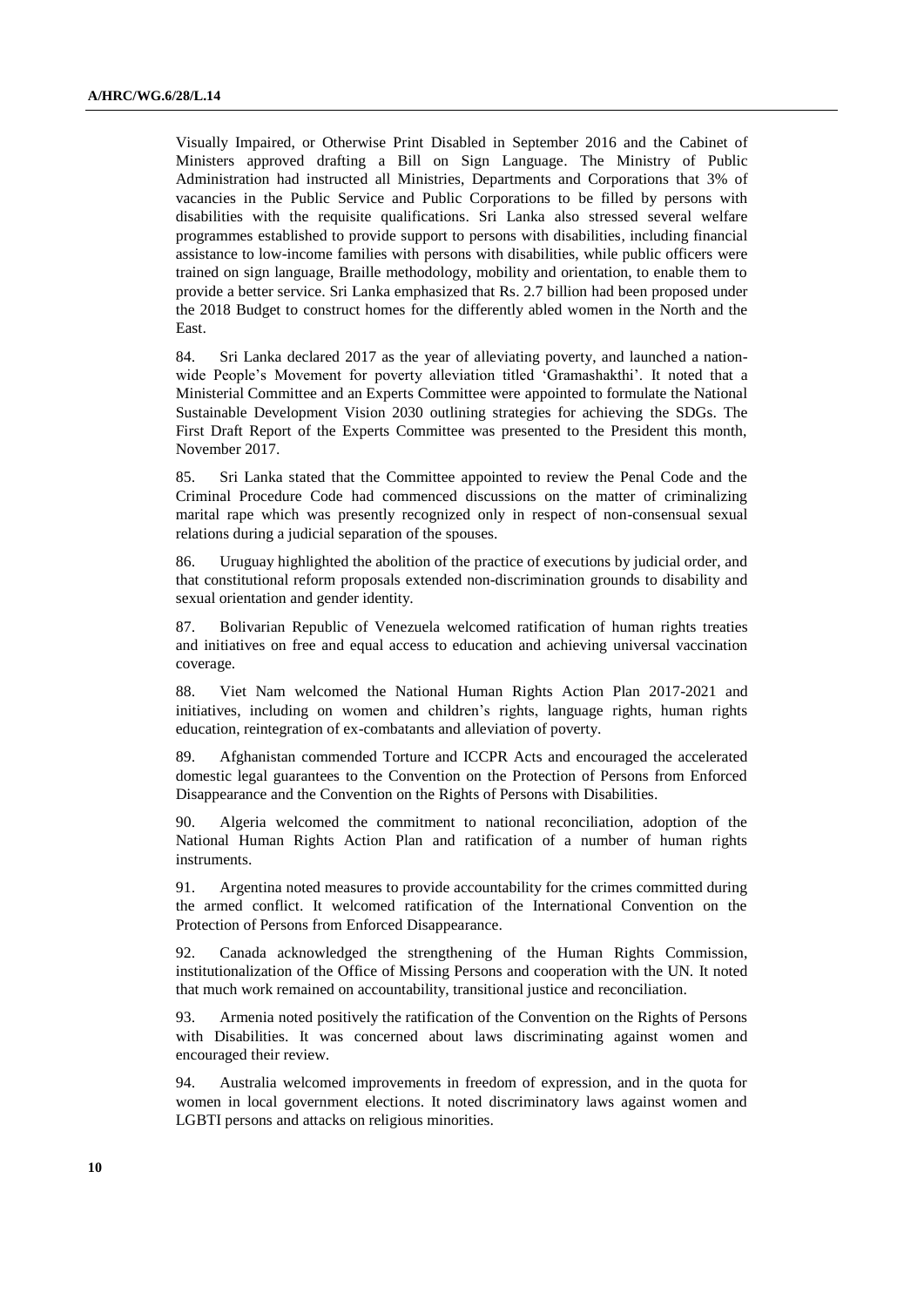95. Austria welcomed the recent ratification of human rights treaties. It was concerned about reports of human rights violations under the Prevention of Terrorism Act.

96. Azerbaijan noted positively the National Human Rights Action Plan, with focus on the rights to women, internally displaced persons, refugees, migrants, persons with disabilities and others.

97. Bahrain praised the efforts made by Sri Lanka since 2015 in order to prioritize the widening of democratic space, truth and reconciliation and ratification of Convention on the Rights of Persons with Disabilities.

98. Bangladesh commended the ratification of Convention on the Rights of Persons with Disabilities and adopting number of laws on freedom of expression, speech and media. It praised the introduction of the subject "think equal" in pilot schools.

99. Belarus noted positively the Constitutional amendments and the strengthened national human rights institutions. It welcomed efforts to develop policies on reconciliation and establishment of institutions to implement those policies.

100. Belgium welcomed the Office of Missing Persons. It was concerned about recent developments in the fight against impunity and in enforcing freedom of religion and women's rights.

101. Bhutan congratulated Sri Lanka for the enactment of the Assistance to and Protection of Victims of Crime and Witness Act 2015 and the National Human Rights Action Plan, among others.

102. The Plurinational State of Bolivia welcomed the plan for the provinces aimed to restore roads, irrigation channels, schools, houses and for all the initiatives in favour of small farmers.

103. Brazil reaffirmed its support to the ongoing reconciliation process and encouraged Sri Lanka to make additional efforts to promote truth, justice, reparation and guarantees of no recurrence.

104. Brunei Darussalam noted positively that alleviating poverty was a high priority of Sri Lanka and welcomed the high-level committee in this regard. It also noted the ratification of CRPD.

105. Burundi welcomed the National Human Rights Action Plan 2017-2021 and congratulated for the measures aimed to ensure the education for all.

106. China commended Sri Lanka for the measures taken on education and health as well as to combat violence against women and trafficking of persons.

107. Cote d'Ivoire commended Sri Lanka for the progress made towards better relations with the international community and the Human Rights Council and encouraged to continue such efforts.

108. Cuba noted the ratification of human rights treaties and the priority given to the alleviation of poverty in the country's economic policy.

109. Denmark noted the opening of the Office for Missing Persons and highlighted the importance of sexual or reproductive health and rights for women and girls.

110. Ecuador acknowledged the ratification of the Convention of the Rights of Persons with Disabilities in February 2016 and encouraged to adapt national legislation to the Convention.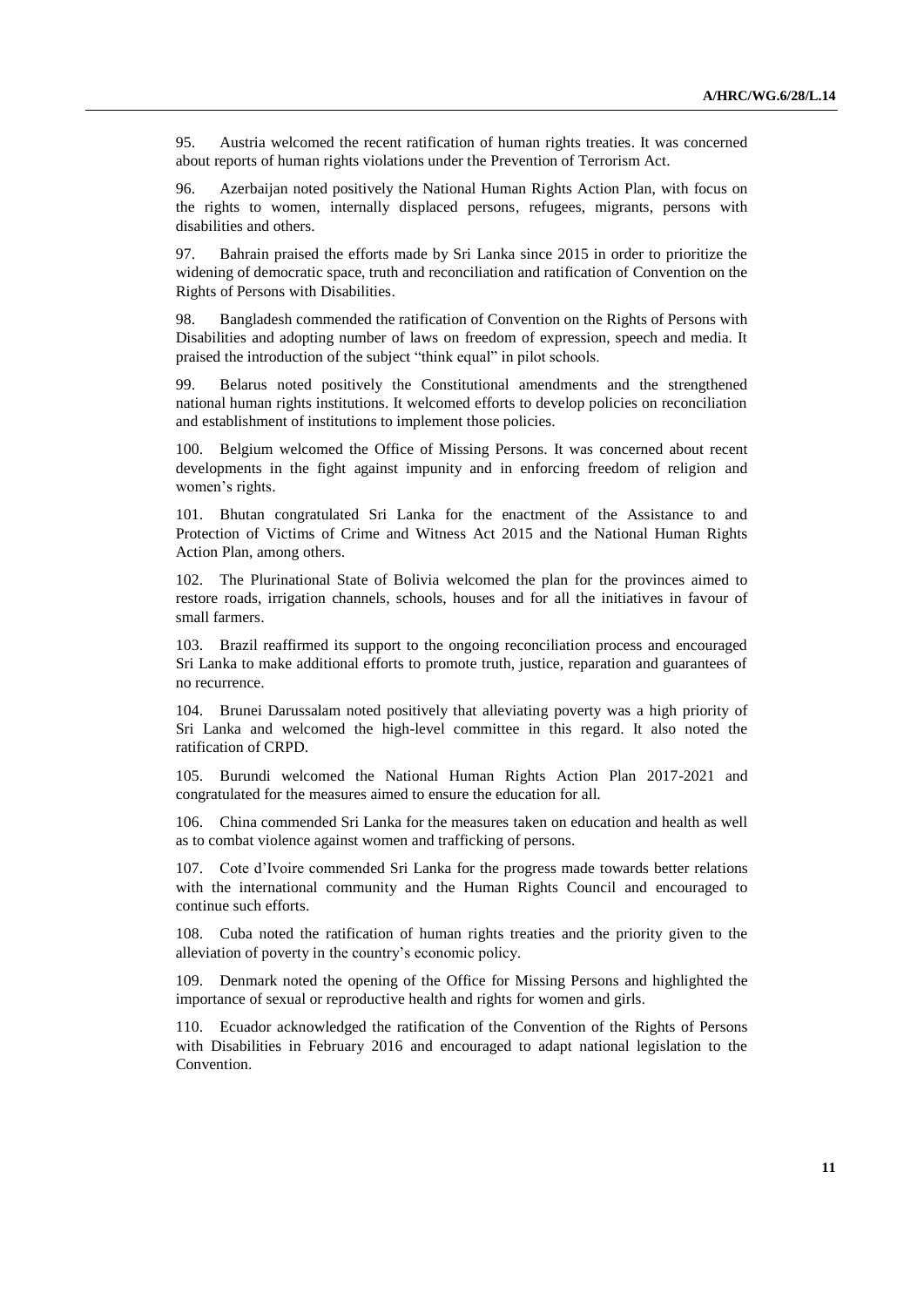111. Egypt acknowledged all the accomplishments achieved in the field of human rights, including the establishment of a new coalition government following the Presidential and Parliamentary elections.

112. Estonia welcomed the National Human Rights Action Plan 2017-2021 and commended for efforts to ensure its commitments under Human Rights Council resolutions 30/1 and 34/1.

113. Ethiopia noted with appreciation the efforts and commitment to eradicate poverty by 2030 and establishment of different institutions to improve human rights.

114. Finland welcomed the National Human Rights Action Plan 2017-2021 and the Policy Framework and National Plan of Action on Sexual and Gender-based Violence 2016-2020. It encouraged Sri Lanka to take steps to fulfil its commitments to transitional justice.

115. Sri Lanka noted the recommendations by many delegations with regard to the death penalty and stated that it was abolitionist in practice and that no one was put to death in the last 40 years. Sri Lanka recognized that all rights were interconnected and indivisible and expressed its commitment to promote all rights for all citizens as reflected in its Vision 2025 document.

## **II. Conclusions and/or recommendations**\*\*

**116. The recommendations formulated during the interactive dialogue listed below have been examined by Sri Lanka and enjoy the support of Sri Lanka:**

116.1. **Consider ratifying the Second Optional Protocol to the International Covenant on Civil and Political Rights, aimed at abolishing the death penalty (Uruguay);**

116.2. **Ratify the Optional Protocol to the Convention against Torture and Other Cruel, Inhuman or Degrading Treatment or Punishment (Poland), (Uruguay), (Denmark);**

116.3. **Ratify the Optional Protocol to the Convention against Torture and Other Cruel, Inhuman or Degrading Treatment or Punishment (Senegal);**

116.4. **Accede to the Optional Protocol to the [Convention against Torture](http://www.ohchr.org/EN/ProfessionalInterest/Pages/CAT.aspx)  [and Other Cruel, Inhuman or Degrading Treatment or Punishment](http://www.ohchr.org/EN/ProfessionalInterest/Pages/CAT.aspx) (New Zealand);**

116.5. **Ratify the Optional Protocol to the Convention against Torture and Other Cruel, Inhuman or Degrading Treatment or Punishment as soon as possible (Ghana);**

116.6. **Upon ratification, implement the Optional Protocol to the Convention against Torture and Other Cruel, Inhuman or Degrading Treatment or Punishment (United Kingdom of Great Britain and Northern Ireland);**

116.7. **Consider ratification of the Optional Protocol to the Convention against Torture and Other Cruel, Inhuman or Degrading Treatment or Punishment (Afghanistan);**

<sup>\*\*</sup> The conclusions and recommendations have not been edited.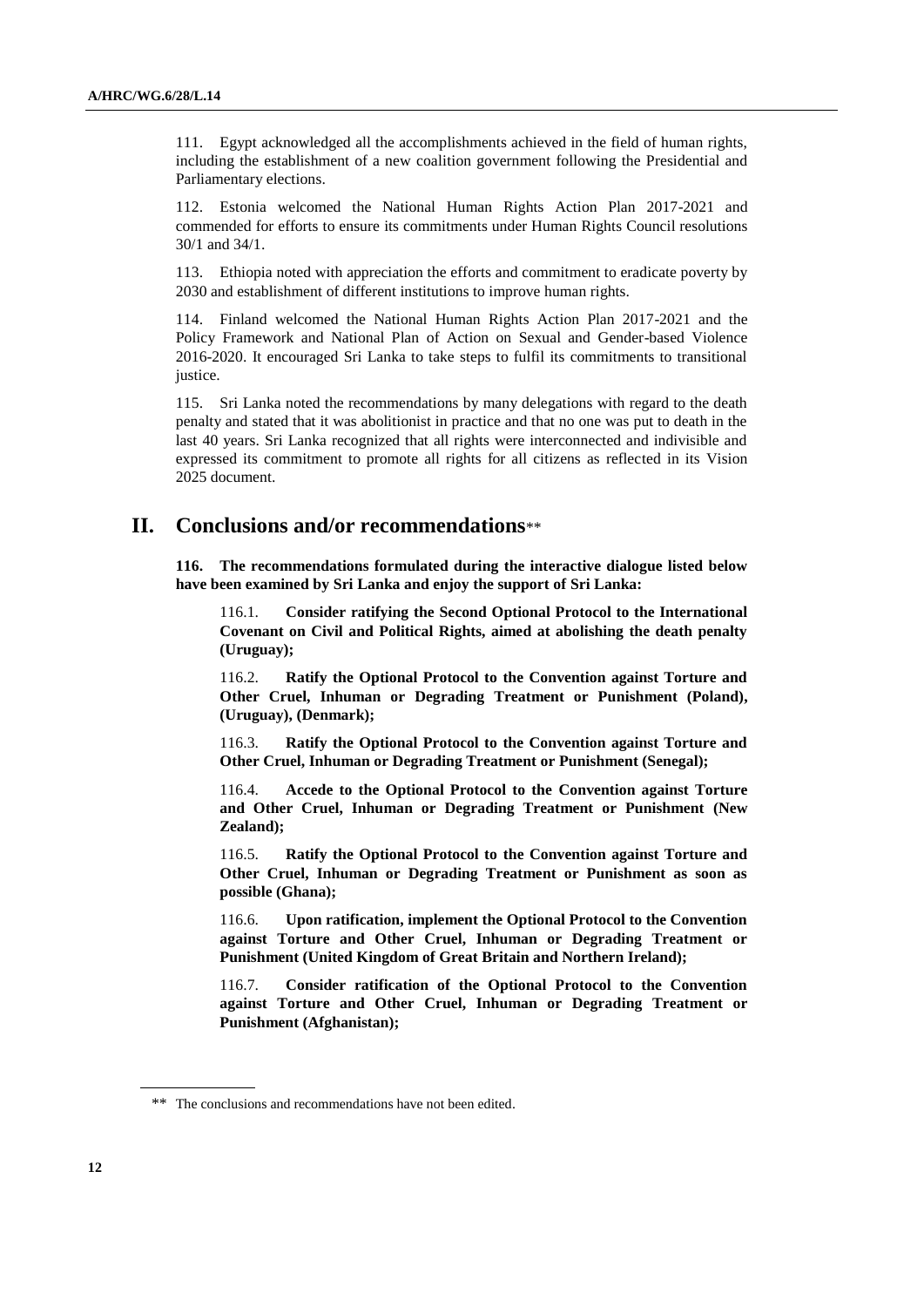116.8. **Consider ratifying the Optional Protocol to the Convention against Torture and Other Cruel, Inhuman or Degrading Treatment or Punishment (Cote d'Ivoire);**

116.9. **Ratify swiftly the Optional Protocols to the Convention against Torture and Other Cruel, Inhuman or Degrading Treatment or Punishment as well as the to the Convention on the Rights of Persons with Disabilities (Guatemala);**

116.10. **Ensure safeguards against arbitrary arrest and torture or other cruel, inhuman or degrading treatment and ratify the Optional Protocol to the Convention against Torture and Other Cruel, Inhuman or Degrading Treatment or Punishment (Portugal);**

116.11. **Continue strengthen its cooperation with Human Rights Council and its mechanism (Myanmar);**

116.12. **Respond positively to the pending visit requests by the Special Procedures mandate holders (Latvia);**

116.13. **Continue the process of constitutional reforms, including consideration of a new Bill of Rights that will, amongst others, guarantee the right to life and the right to non-discrimination on any ground (South Africa);** 2

116.14. **Continue the constitutional reform to create a more comprehensive framework for the promotion and protection of human rights (Viet Nam);**

116.15. **Continue the Constitutional reforms to guarantee the fundamental rights of the entire population, and move forward in the implementation of the reforms as planned in the National Human Rights Plan (Mexico);**

116.16. **Ensure adequate funding and manpower for the Human Rights Commission of Sri Lanka (Philippines);**

116.17. **Ensure the full alignment of the Human Rights Commission of Sri Lanka in accordance with the Paris Principles (Afghanistan);**

116.18. **Make further efforts to ensure the implementation of its National Human Rights Action Plan (Myanmar);**

116.19. **Continue its efforts for the passing of the National Human Rights Action Plan and afterwards its implementation (Pakistan);**

116.20. **Work with the development partners to facilitate the implementation of the National Human Rights Action Plan (Philippines);**

116.21. **Ensure that adequate resources are invested for the effective implementation of the National Human Rights Action Plan 2017-2021, in particular at the provincial level (Singapore);**

116.22. **Continue its efforts to implement the national human rights action plan (Sudan);**

116.23. **Work to ensure that all government agencies and relevant stakeholders are fully aware of the National Action Plan for human rights and** 

<sup>&</sup>lt;sup>2</sup> The recommendation as read during the interactive dialogue "Hasten the process of constitutional reforms, including consideration of a new Bill of Rights that will, amongst others, guarantee the right to life and the right to non-discrimination on any ground (South Africa)".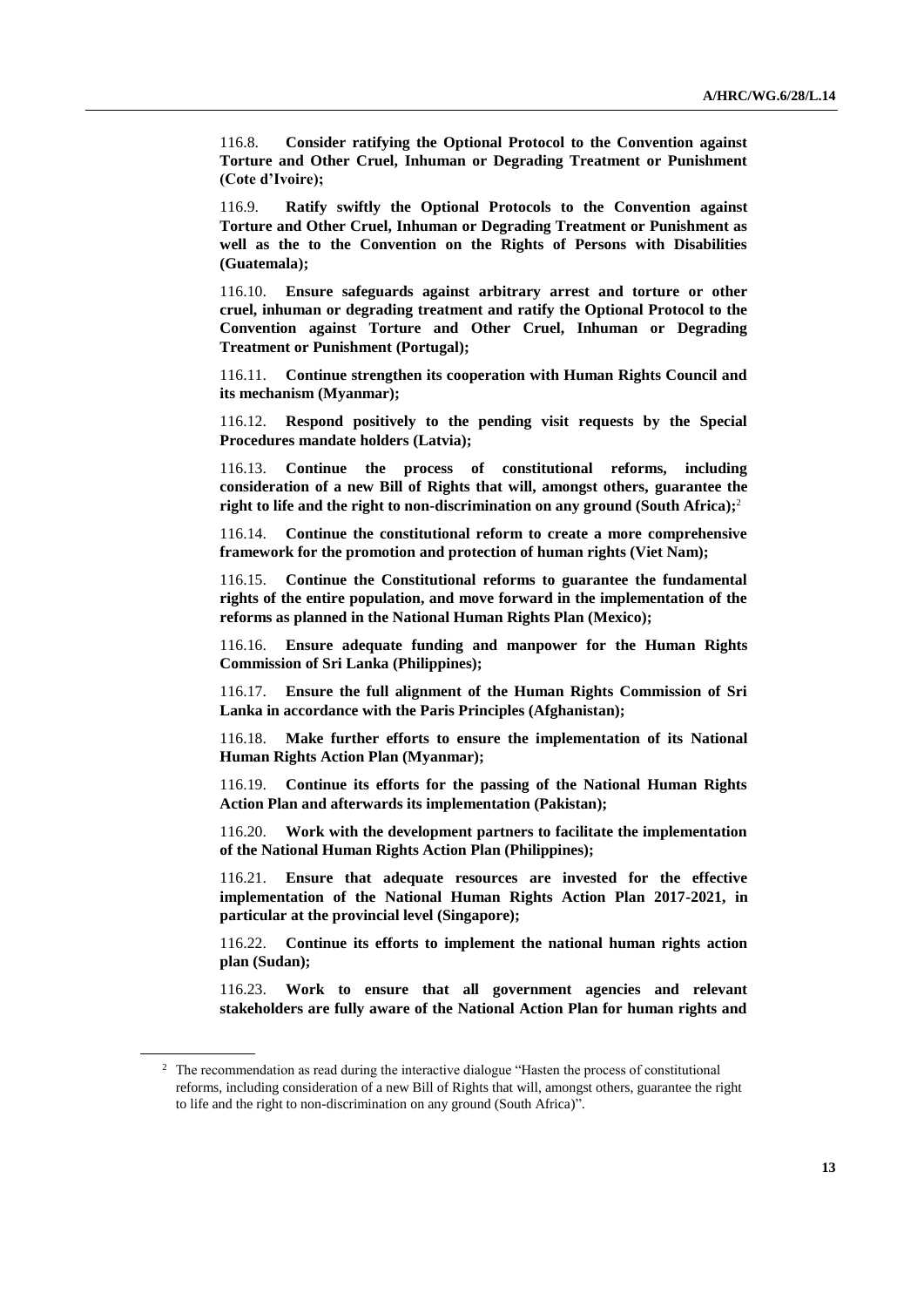**effectively implement it for the benefit of all people, especially the most vulnerable groups in the society (Thailand);**

116.24. **Continue strengthening the integration of human rights in its public policies by strengthening the government agencies at all levels for the implementation of the National Action Plan on Human Rights 2017-2021 (Bolivarian Republic of Venezuela);**

116.25. **Continue its close cooperation with the UN bodies and mechanisms to implement the National Human Rights Action Plan (Azerbaijan);**

116.26. **Implement the National Action Plan on Human Rights for 2017-2021 (Cuba);**

116.27. **Ensure the allocation of necessary resources in order to implement measures planned under the National Human Rights Action Plan (Belarus);**

116.28. **Scale up awareness raising of new policies and legislations to the grass root level (Ethiopia);**

116.29. **Pursue its initiative to include the subject of "human rights" in its education curriculum as it would facilitate national reconciliation by building trust and confidence in the society (India);**

116.30. **Extend human rights education to all sectors of the country (Burundi);**

116.31. **Continue the efforts of addressing any discriminatory laws and practices in line with Sri Lanka's accepted international obligations (Ethiopia);**

116.32. **Do more to combat all forms of discrimination, with a focus on vulnerable groups (Senegal);**

116.33. **Continue efforts to protect and promote the rights of the marginalized and vulnerable sections of the society (Nepal);**

116.34. **Strengthen measures to promote the right to equality and nondiscrimination against any citizen and/or community whatever their origin, age and identity (Plurinational State of Bolivia);**

116.35. **Take further steps to eradicate all forms of discrimination and violence against minority communities, including women and girls, and implement the recent recommendations in this regard from the Committee on the Elimination of Discrimination Against Women (New Zealand);**

116.36. **Adopt measures to strengthen the legal framework with the aim of eliminating all forms of discrimination against minority groups in society, based on ethnicity, gender, caste or any other ground (Uruguay);**

116.37. **Prevent and combat all kind of discrimination, in particular those on the ground of ethnicity and sexual orientation (Italy);**

116.38. **Ensure respect for the rights and fundamental freedoms of LGBTI persons, by investigating and sanctioning acts of discrimination and violence against LGBTI persons (Argentina);**

116.39. **Adopt measures to eliminate all forms of discrimination in health care settings, including in the context of HIV/AIDS, while paying particular attention to the specific needs of key populations, including LGBTI persons (Portugal);**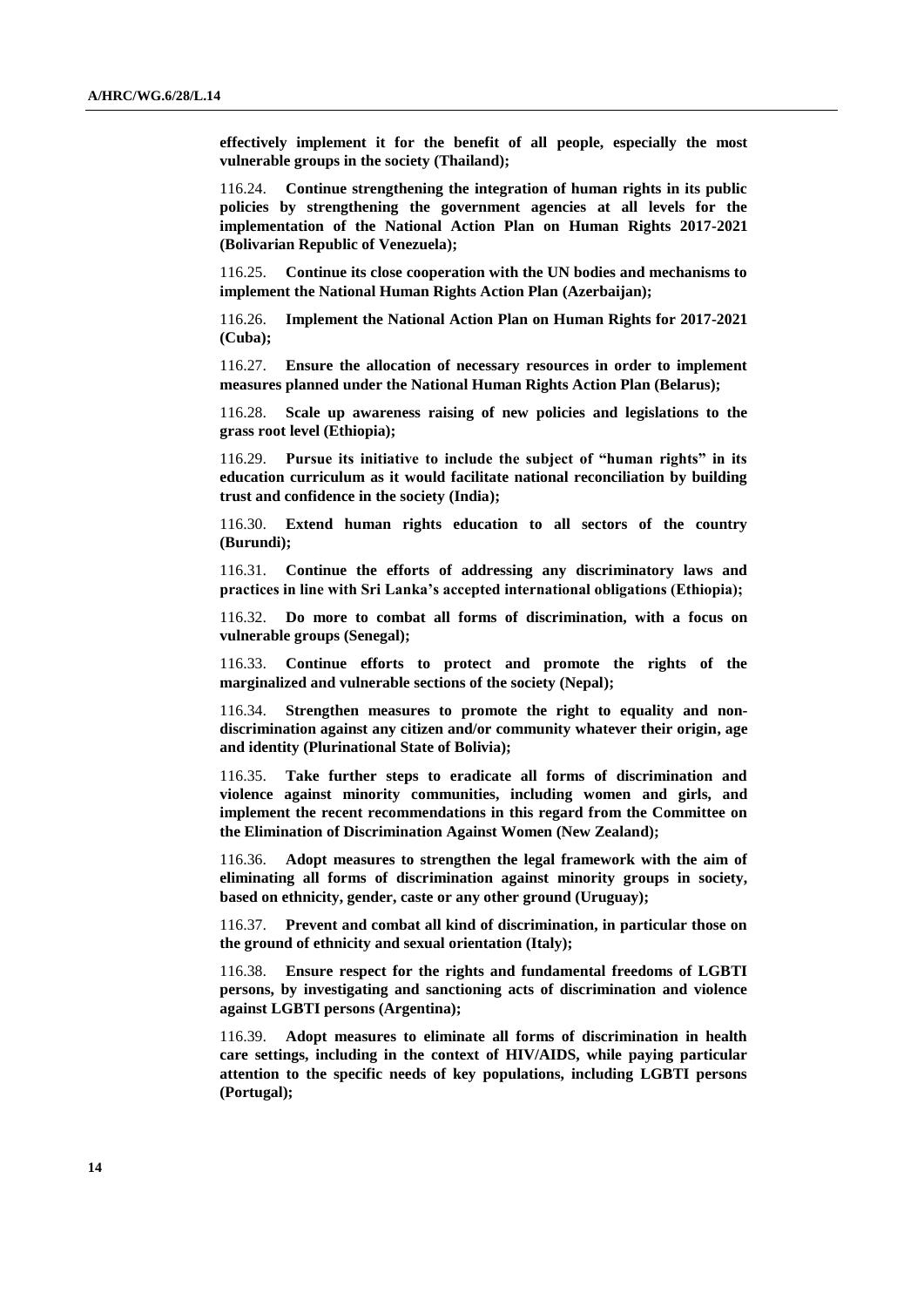116.40. **Adopt comprehensive legislation on hate speech and incitement to hatred (Sierra Leone);**

116.41. **Continue the efforts to combat hate speech (Tunisia);**

116.42. **Take concrete measures aimed at preventing and punishing the perpetrators of hate speech and incitement of violent attacks against ethnic and religious minority (Namibia);**

116.43. **Investigate all attacks and hate speech against members of religious minorities, prosecute perpetrators and take steps to prevent reocurrence (Australia);**

116.44. **Address urgently the intensive use of chemicals in agriculture (Iraq);**

116.45. **Make progress in the drafting and implementation of policies and measures aimed at attaining Sri Lanka's sustainable development and overcoming challenges of climate change for the protection and promotion of human rights of its population (Nicaragua);**

116.46. **Integrate the protection and promotion of human rights in its environmental policies and strategies for response to disasters (Cuba);**

116.47. **Incorporate climate change considerations into the implementation of the National Human Rights Action Plan (Viet Nam);**

116.48. **Continue its efforts for the implementation of the Sustainable Development Goals at the grass roots level (Pakistan);**

116.49. **Focus on economic, social and cultural rights as a first step towards achieving programmes within the framework of the UN 2030 Sustainable Development Agenda (United Arab Emirates);**

116.50. **Continue efforts to ensure the implementation of the Sustainable Development Goals for the entire population (Algeria);**

116.51. **Strengthen the human rights approach in policies to fight against terrorism (Peru);**

116.52. **Review the anti-terrorist legislation in order to bring it in line with international standards (Estonia);**

116.53. **Consider to abolish the death penalty (Italy);**

116.54. **Consider abolishing the death penalty (Timor-Leste);**

116.55. **Strengthen regulatory and institutional framework to ensure implementation of the Zero Tolerance Policy on Torture, as well as enhancing capacity building on the prevention of torture (Indonesia);**

116.56. **Strengthen efforts to prevent torture, especially with respect to people under custody by the criminal investigations department, police and military agencies (Islamic Republic of Iran);**

116.57. **Take all necessary steps to prevent police violence and introduce programs in police forces and enforcement authorities aimed at raising awareness against torture and other cruel, inhuman or degrading treatment (Slovakia);**

116.58. **Establish a solid legislative mechanism to punish all forms of torture and violence committed by the police during investigations in order to get confessions (Madagascar);**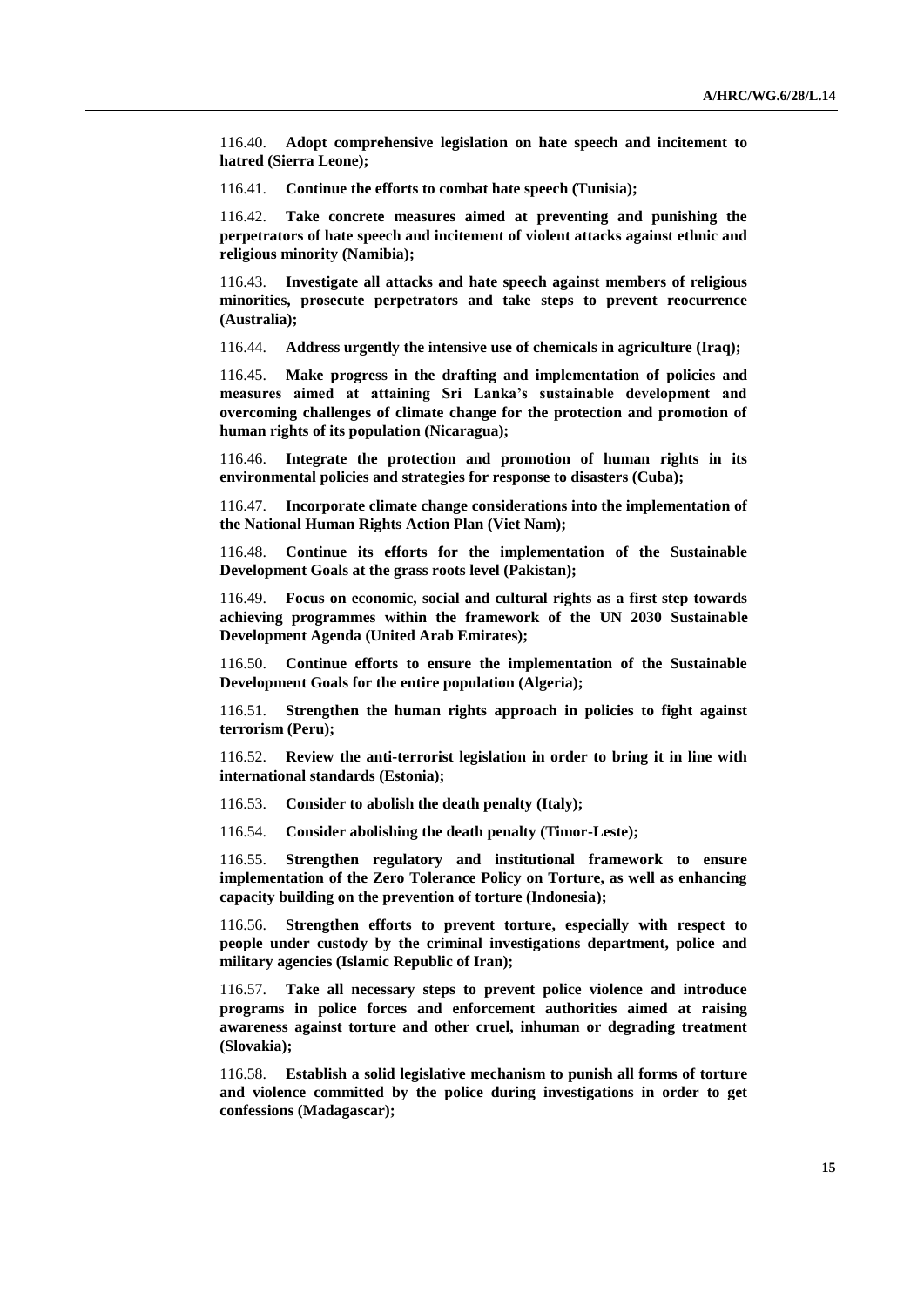116.59. **Continue the ongoing process of consolidating democracy and the rule of law in the country (Nepal);**

116.60. **Continue carrying out the policy aimed at bringing legislation in line with its international human rights obligations, and improving judicial and penitentiary systems, as well as the application of laws in the area of the rights of national and religious minorities (Russian Federation);**

116.61. **Advance towards thorough and effective implementation of the Convention [for the Protection of all Persons from Enforced Disappearance](http://www.ohchr.org/Documents/HRBodies/CED/OHCHR_Map_CPED.pdf) in national legislation, including enlistment of enforced disappearance as a crime in its criminal legislation (Spain);**

116.62. **Enact legislation making enforced disappearances a crime under national law in accordance with the Convention for the Protection of All Persons from Enforced Disappearance (Sweden);**

116.63. **Make the Office of Missing Persons fully operational inter alia by appointing well-qualified independent commissioners and allocating sufficient funds (Germany);**

116.64. **Provide the Office on Missing Persons with sufficient resources and equip the office with highly qualified members to perform its mission independently and effectively (Republic of Korea);**

116.65. **Publish all reports of previous commissions on enforced disappearances, in particular the Presidential Commission to Investigate Complaints of Missing Persons (PCICMP) (Switzerland);**

116.66. **Adopt legal provisions to define cases of enforced disappearance as a criminal offence in the national law, fully investigate cases of enforced disappearances and bring to justice those responsible (Slovakia);**

116.67. **Ensure that all allegations of arbitrary detention, torture and enforced disappearances are impartially and effectively investigated by an independent body (Italy);**

116.68. **Grant the request of families of victims to get information on the names and places of detention of detained persons (France);**

116.69. **Continue to avail international assistance for investigating war crimes and human rights training for security forces (Islamic Republic of Iran);**

116.70. **Guarantee completion of ongoing investigations into abuse committed against civilian population during the civil war (France);**

116.71. **Ensure that comprehensive measures are in place to thoroughly investigate and provide judicial remedies for cases of violations following the armed conflict (Sierra Leone);**

116.72. **Continue to investigate, in an independent and impartial manner, all human rights violations committed during the conflict and its aftermath, and to prosecute perpetrators and ensure proper redress to the victims affected, in this regard (State of Palestine);**

116.73. **Hold security forces and government officials accountable for human rights violations and abuses (United States of America);**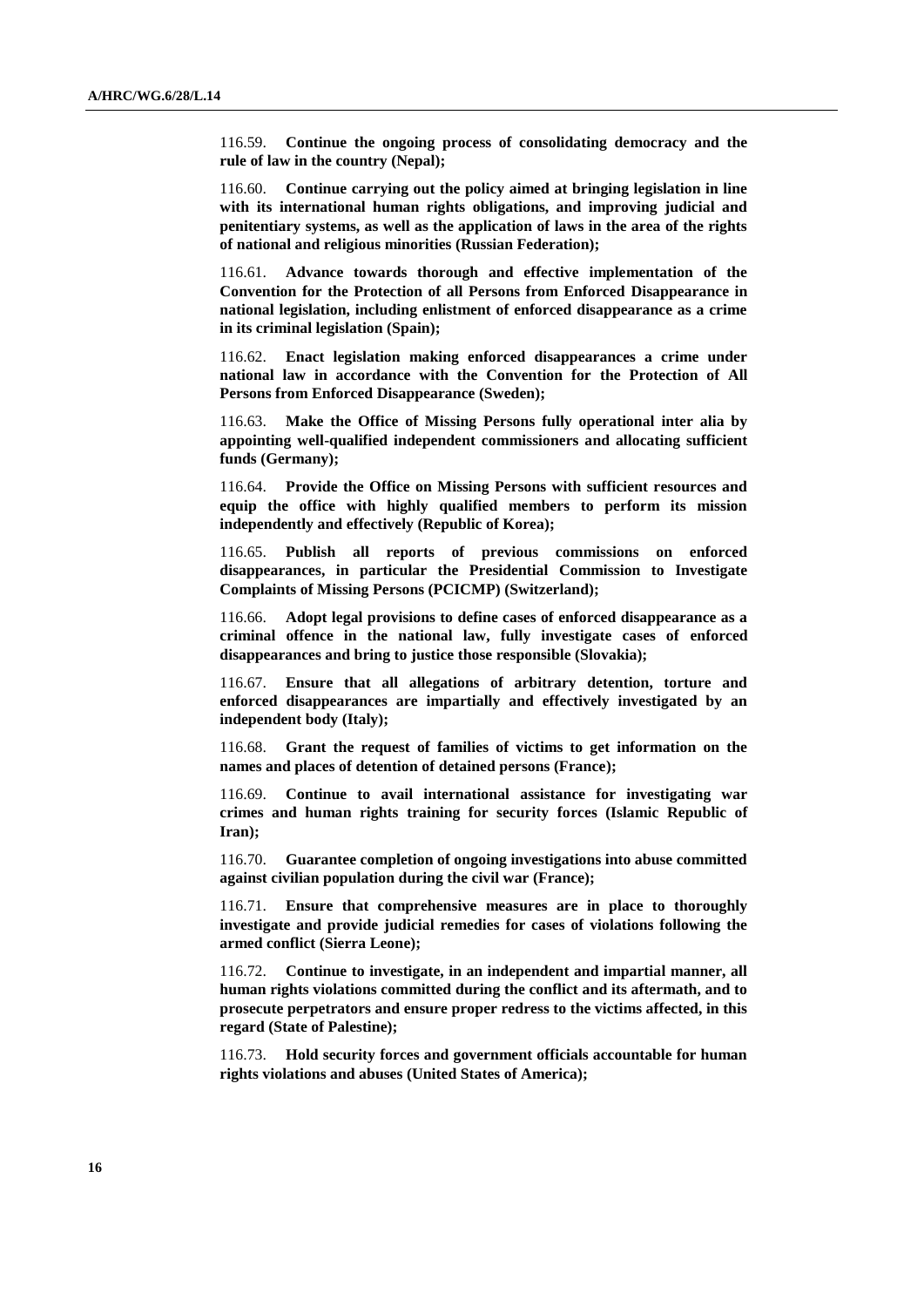116.74. **Deepen investigation of cases of human rights violations committed during the conflict, punish the perpetrators and provide adequate reparation to the victims (Argentina);**

116.75. **Continue efforts to step up psychosocial assistance programs to victims of the conflict according to their needs (Islamic Republic of Iran);**

116.76. **Fulfil all the commitments made on transitional justice, including through the creation of an accountability mechanism which is credible, victimcentric and supported by international practitioners and through full operationalization of independent and impartial work of the recently established Office of missing persons (Slovenia);**

116.77. **Establish comprehensive transitional justice mechanism, including operationalising of an Office of Missing Persons, a truth-seeking commission, an Office of Reparations and a judicial mechanism with a special counsel as committed to (South Africa);**<sup>3</sup>

116.78. **Ensure that the transitional justice system is finally created (France);**

116.79. **Expedite the process of reconciliation and transitional justice, including through the commencement of the operation of the Office of Missing Persons, the enactment of the new counter terrorism legislation, as well as the additional release of land to the people in the Northern and Eastern provinces of the country (Thailand);**

116.80. **Establish an encompassing framework of judicial and non-judicial measures to ensure transitional justice, including the creation of a national mechanism of truth, justice and reconciliation and an office for reparations (Belgium);**

116.81. **Accelerate the process to establish a transitional justice system that includes an equal participation of women, that relies on personnel trained to deal with cases of sexual violence and violence against women, and whose rulings are transparent and public (Mexico);**

116.82. **Continue its efforts towards national reconciliation in cooperation with international community, while fully engaging with all stakeholders (Japan);**

116.83. **Pursue the efforts towards reconciliation and the strengthening of national unity, and to address post-conflict concerns such as the return and resettlement of internal displaced people, and the social rehabilitation and reintegration of former combatants (Nicaragua);**

116.84. **Continue its efforts leading to national reconciliation (Peru);**

116.85. **Pursue efforts to strengthen national reconciliation and ensure the achievement of transitional justice (Qatar);**

116.86. **Continue and step up efforts to promote reconciliation, accountability and human rights, above all through national initiatives such as the national policy on reconciliation (Brazil);**

<sup>&</sup>lt;sup>3</sup> The recommendation as read during the interactive dialogue "Establish comprehensive transitional justice mechanism, including operationalising of an Office of Missing Persons, a truth-seeking commission, an Office of Reparations and a special court with independent counsel as committed to (South Africa)".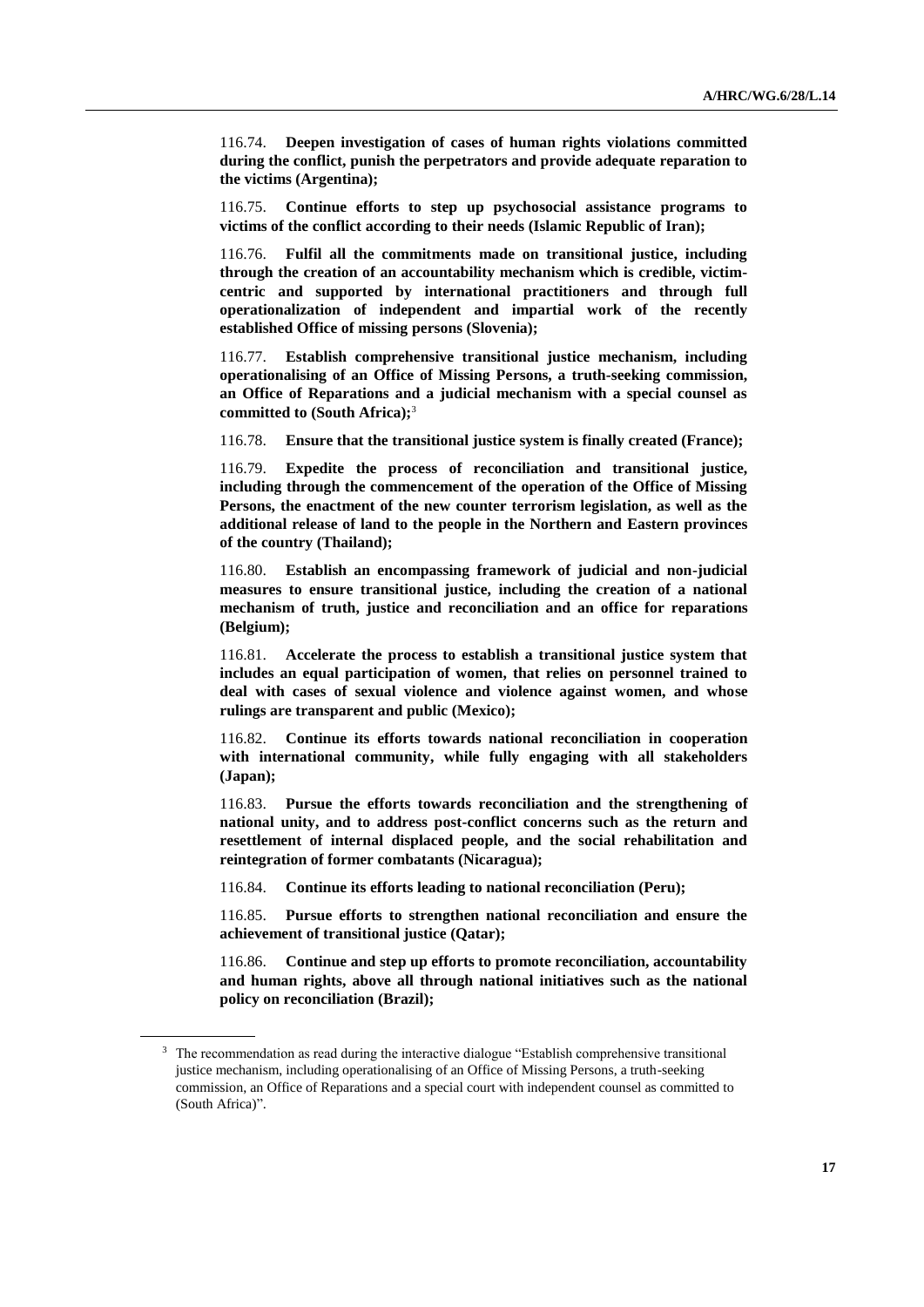116.87. **Take the necessary steps to ensure the speedy creation of a Commission for Truth, a Judicial Mechanism and an Office for Reparations pursuant to the Human Rights Council Resolution 30/1 (Ireland);**

Take the necessary legislative steps to establish a Commission for **Truth, a Judicial Mechanism and an Office for Reparations as specified in resolution 30/1 (Germany);**

116.89. **Pursue timely and continued progress in its reconciliation and reform programme in accordance with Resolution 30/1 as adopted by the Human Rights Council (New Zealand);**

116.90. **Fully implement the commitments agreed to in Human Rights Council resolution 30/1 (United States of America);**

116.91. **Fully implement its commitments under Human Rights Council resolution 30/1(Australia);**<sup>4</sup>

116.92. **Continue making progress in the implementation of the national reconciliation project through the Ministries of National Integration and Reconciliation and of National Coexistence, Dialogue and Official Languages (Bolivarian Republic of Venezuela);**

116.93. **Continue efforts to consolidate national reconciliation as a lasting response to the aftermath of the armed conflict (Algeria);**

116.94. **Continue to promote national reconciliation by preventing acts of violence and intimidation against religious and ethnic minorities, and by ensuring effective prosecution and punishment of perpetrators (Holy See);**

116.95. **Promote the rights of and compensation for victims of crimes and witnesses (Egypt);**

116.96. **Ensure the independence and integrity of the authority and division for witness and victim protection and allocate sufficient funds beginning with the 2018 budget (Germany);**

116.97. **Strengthen efforts to protect freedom of religion and promote interreligious dialogue (Italy);**

116.98. **Ensure that the right to freedom of religion and belief is guaranteed and respected (Madagascar);**

116.99. **Increase efforts to guarantee and protect freedom of religion and belief in line with its obligations under the International Covenant on Civil and Political Rights (Belgium);**

116.100. **Actively encourage dialogue between various religious groups to enhance interfaith solidarity, to prevent potential violence and the spread of religious hatred (Netherlands);**

116.101. **Strengthen existing law and practice to guarantee the right to freedom of religion or belief for all citizens and residents, in particular by prosecuting and punishing all cases of religiously-motivated violence (Poland);**

<sup>4</sup> The recommendation as read during the interactive dialogue "Fully implement its commitments under Human Rights Council resolution 30/1 and the recommendations of the Consultative Task Force on Reconciliation, including to repeal the Prevention of Terrorism Act and replace it with international best practice legislation (Australia)".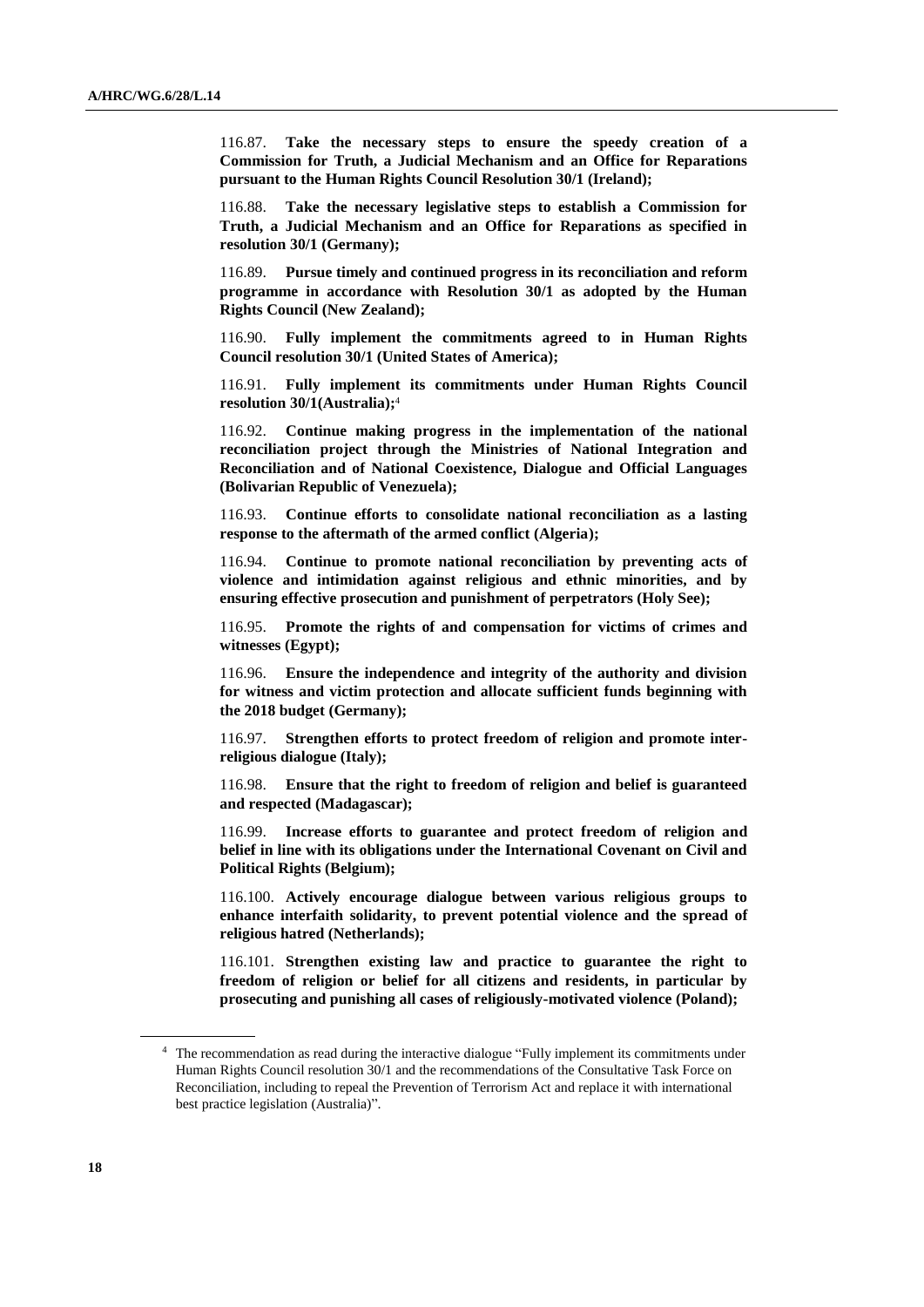116.102. **Hold accountable perpetrators of harassment and violence against members of religious minority communities (United States of America);**

116.103. **Condemn all acts of intimidation of, or violence against, members of religious minorities, and bring all perpetrators to justice without delay (Netherlands);**

116.104. **Take all necessary measures to ensure the protection of civil society actors and journalists and to investigate cases of threats and attacks against them (State of Palestine);**

116.105. **Ensure a safe and enabling environment for civil society and human rights defenders (Norway);**

116.106. **Ensure in line with international human rights the protection of women human rights defenders - including through human rights training of the police - so that they can fully participate in society without fear of harassment or violence (Finland);**

116.107. **Take measures to adequately protect human rights defenders, to ensure proper investigation into alleged attacks and to prosecute those found responsible (Ireland);**

116.108. **Continue efforts to combat human trafficking and provide all necessary requirements to ensure the implementation of the strategic plan on this matter (Qatar);**

116.109. **Continue its efforts to implement the strategic plan to combat trafficking in persons (Sudan);**

116.110. **Consider introducing legislation requiring businesses to report publicly on efforts to ensure transparency in supply chains, as part of Sri Lanka's national action plan to combat human trafficking (United Kingdom of Great Britain and Northern Ireland);**

116.111. **Take measures to provide the victims of trafficking with effective remedy, including compensation and rehabilitation (Armenia);**

116.112. **Strengthen measures aimed at the full realization of economic, social and cultural rights (South Africa);**

116.113. **Implement recommendations by relevant treaty bodies such as the Committee on Economic, Social and Cultural Rights, to end military involvement in commercial and other civilian activities (Austria);**

116.114. **Continue to promote economic and social sustainable development and poverty reduction, to lay a solid foundation for the enjoyment of all human rights by its people (China);**

116.115. **Continue to strengthen and reform the social protection system to cover all persons, including those from the most disadvantaged and marginalized groups (Maldives);**

116.116. **Continue the efforts to combat extreme poverty within the Sustainable Development Goals framework (Morocco);**

116.117. **Take all necessary measures to reduce poverty (Saudi Arabia);**

116.118. **Fully implement its Vision 2025, expand existing programmes such as the Gramashakthi People's Movement, or establish new initiatives where**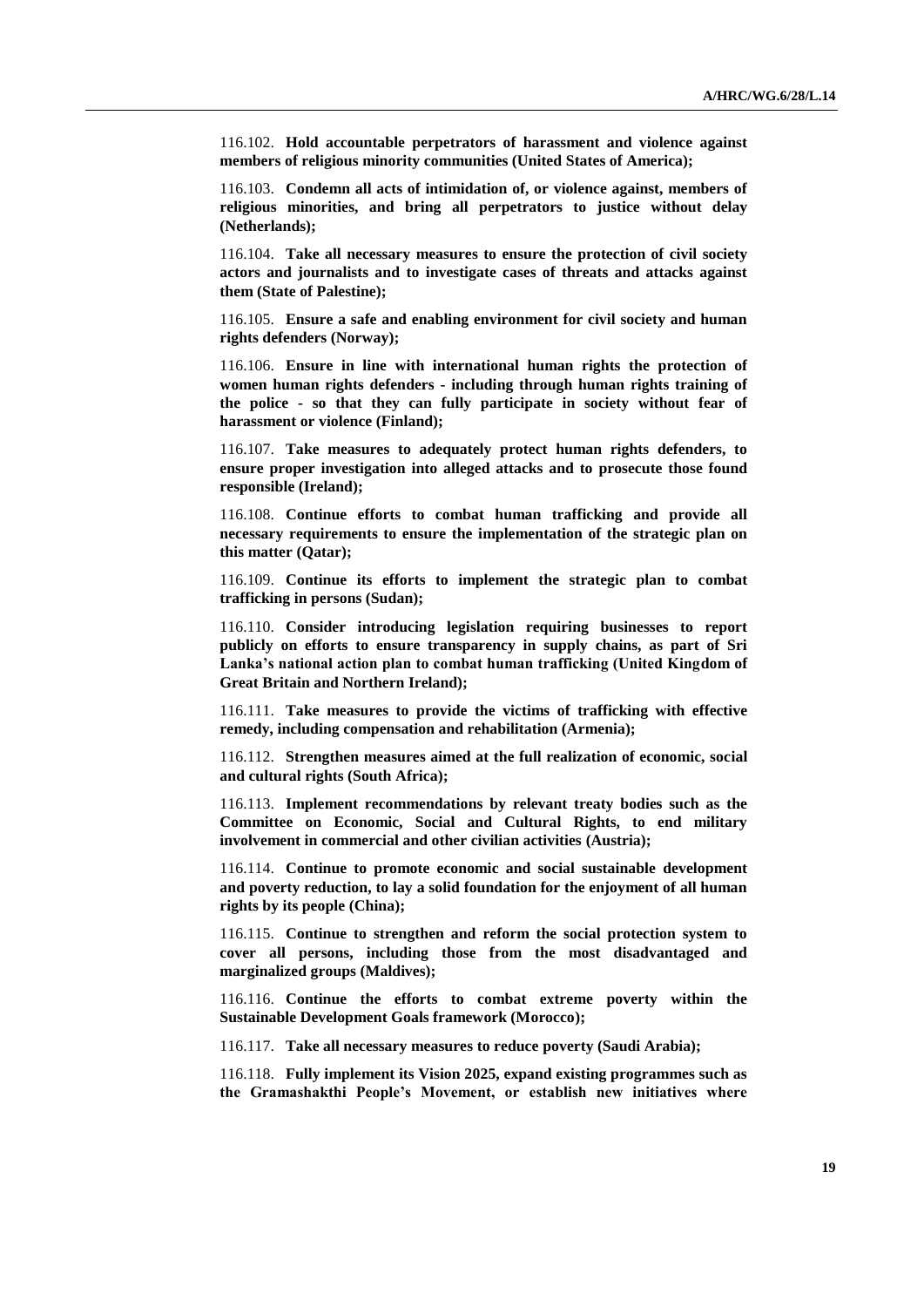**necessary, to boost poverty alleviation efforts and to address regional disparities (Singapore);**

116.119. **Continue appropriate policies to eliminate poverty in Sri Lanka by 2030 as stated in paragraph 87 of the report (United Arab Emirates);**

116.120. **Continue to pursue its successful social policies in the fight against poverty, with the aim of increasing the quality of life of its people, particularly the most vulnerable sectors (Bolivarian Republic of Venezuela);**

116.121. **Continue its efforts in alleviating poverty through health, education and housing programmes and in developing enabling legislation to ensure the human rights of vulnerable groups (Bhutan);**

116.122. **Encourage the implementation of its national policy on poverty alleviation to realise its goals of eradicating poverty in the country by 2030 (Brunei Darussalam);**

116.123. **Establish a specific programme to produce opportunities for income for women, mainly in rural areas (Honduras);**

116.124. **Establish a disaggregated database on women heads of households to be used uniformly in welfare and resettlement policies and programmes, including to ensure that women heads of households and internally displaced persons have targeted psychosocial and livelihood assistance, as well as adequate and durable access to housing (Finland);**

116.125. **Continue to take positive measures to better protect the right of its people to education, health care, employment, housing and food, etc., (China);**

116.126. **Continue to implement measures to promote infrastructure development and capacity building, especially in the field of health and medical services (Japan);**

116.127. **Take measures to allocate adequate resources to develop the quality of health and educational services in plantation areas (Islamic Republic of Iran);**

116.128. **Adopt in line with 2030 Agenda all legislative and political measures as needed to guarantee universal access to sexual and reproductive health, according to the Plan of Action of the Beijing Conference (Honduras);**

116.129. **Ensure equal access to education of vulnerable people including women, children and persons with disabilities (Lao People's Democratic Republic);**

116.130. **Strengthen the democratic control of the defence sector, in particular suspend the involvement of members of the armed forces in economic activities, in order to ensure guarantee of property of citizens, as well as their livelihoods (Switzerland);**

116.131. **Accelerate the restitution of lands confiscated by the army and set up a satisfactory compensation system (France);**

116.132. **Consider the review of the land laws in order to address the immediate needs of internally displaced persons (Georgia);**

116.133. **Take all the necessary measures to significantly increase the process of returning occupied private land back to their rightful owners, with the view of also addressing accusations of land-grabbing (Haiti);**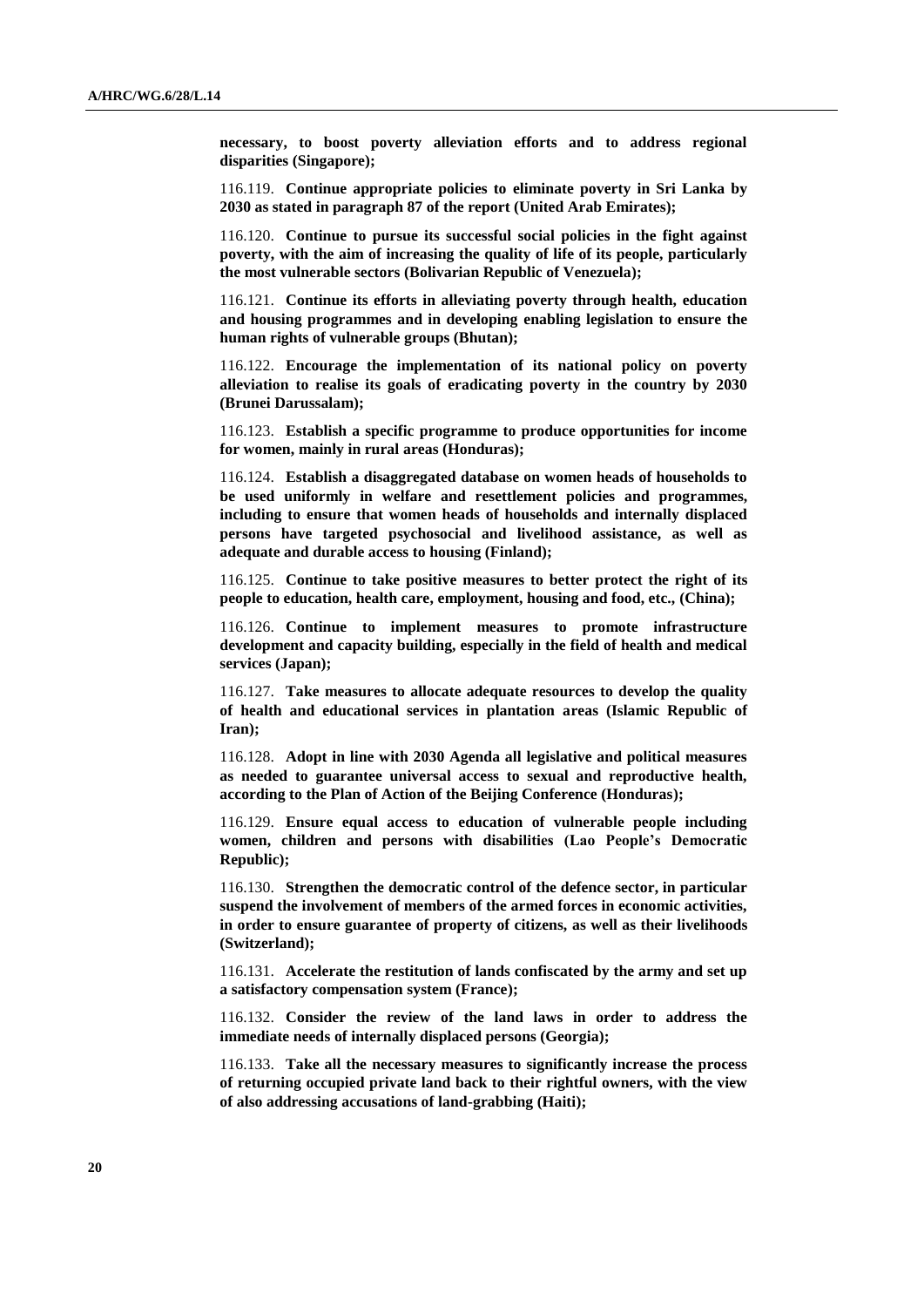116.134. **Set up a genuine policy on protection and promotion of women's rights (France);**

116.135. **Intensify measures to advance women's rights, including vocational training of youth and measures relating to access to justice, and legislative reform, as well as implementation of gender responsiveness at all levels of governance and policymaking (Indonesia);**

116.136. **Continue efforts to enhance the empowerment of women and the elimination of discrimination and violence against women (Tunisia);**

116.137. **Fully incorporate the Convention on the Elimination of All Forms of Discrimination against Women into Sri Lanka's domestic system (Norway);**

116.138. **Guarantee equality between men and women through an exhaustive review of national legislation (Guatemala);**

116.139. **Review and repeal discriminatory provisions against women in its domestic legislation (Latvia);**

116.140. **Consider undertaking a review of domestic laws with the view to guaranteeing equality between men and women, including laws that govern the rights of succession with respect to land permits and grants, and the absence of a minimum age for marriage under Muslim law (Ghana);**

116.141. **Eliminate discriminatory practice against women in relations to rights to succession, inheritance and possession of land (Spain);**

116.142. **Review domestic laws that have an impact on equality between women and men, in particular those that govern rights of succession, the disposal of immovable property and the establishment of a minimum age for marriage (Portugal);**

116.143. **Repeal domestic legislation that discriminates against women, including on rights to succession to land permits and grants, and the disposal of immovable property, as well as to address obstacles to equal participation of women in political, economic and public life (Namibia);**

116.144. **Continue efforts to address discrimination against women and combat gender-based violence (Lao People's Democratic Republic);**

116.145. **Strengthen efforts towards elimination of violence against women (Georgia);**

116.146. **Pursue all efforts to fight gender based violence (Saudi Arabia);**

116.147. **Design and implement strategies to tackle sexual and gender-based violence, including addressing related stigma towards victims and survivors, as per the National Human Rights Action Plan, the National Plan of Action for addressing Sexual and Gender Based Violence and the Declaration on Preventing Sexual Violence in Conflict (United Kingdom of Great Britain and Northern Ireland);**

116.148. **Criminalise conjugal violence and adopt a comprehensive strategy to prevent and fight against gender violence (Honduras);**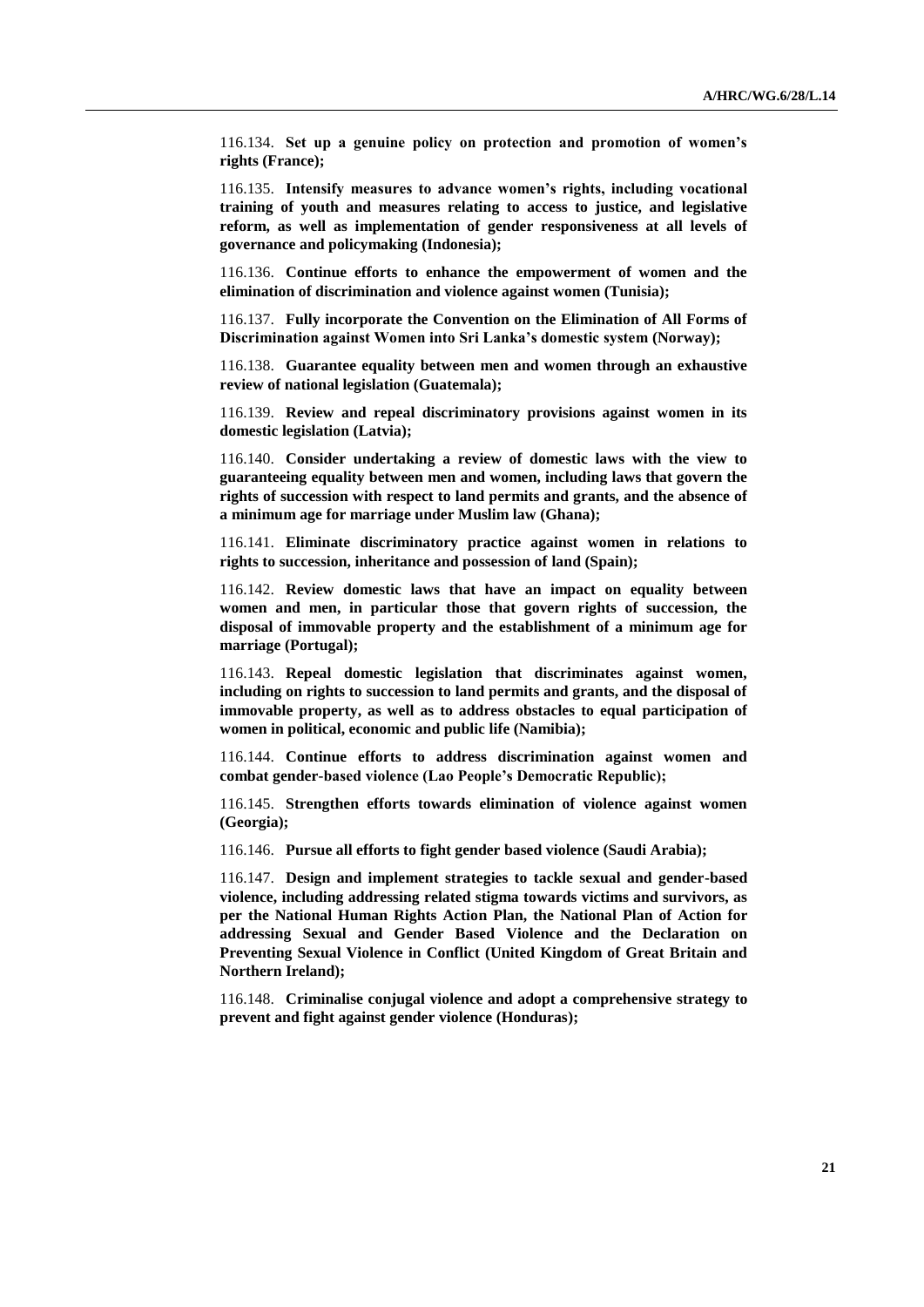116.149. **Continue to take measures to end all forms of violence against women and expedite the finalization of amendments to the Prevention of Domestic Violence Act (Maldives);**<sup>5</sup>

116.150. **Allocate adequate resources to ensure the continuous and effective implementation of the National Action Plan to address Gender-Based Violence (Malaysia);**

116.151. **Continuously provide gender sensitive trainings to authorities handling gender-based violence cases (Malaysia);**

116.152. **Intensify its efforts to investigate allegations of sexual violence by the security forces and ensure that perpetrators are prosecuted and punished (Timor-Leste);**

116.153. **Protect and promote the rights of women, end sexual violence in conflict and do not allow impunity for such crimes (Egypt);**

116.154. **Equip all police stations with a women's desk, private rooms, and sufficient number of female police officers with the view of better ensuring women and girls' access to justice (Haiti);**

116.155. **Increase women's participation in the public and political life and reform laws that discriminate against women (Iraq);**

116.156. **Continue promoting the participation and empowerment of women in the decision-making process and combat discrimination against their role in the family and society (Libya);**

116.157. **Continue the efforts to promote and protect the rights of women, and strengthen measures already adopted aimed at enhancing their political participation (Morocco);**

116.158. **Pursue sustained policies aimed at the promotion of women's full and equal participation in decision-making at all levels of government (Norway);**

116.159. **Work on the implementation of the Agenda on Women, Peace and Security so as to ensure effective participation of women in all areas of decision making processes (Spain);**

116.160. **Enhance participation by women in political and public life and further increase assistance to women heads of households in gaining access to employment and services to improve their socioeconomic conditions (Bahrain);**

116.161. **Adopt concrete initiatives to eradicate all kinds of discrimination against children, through the empowerment of their rights and fair mechanisms of reparation (Ecuador);**

116.162. **Adopt special measures to ensure that persons in particularly vulnerable situations, such as children, have meaningful access to the justice system and other complaint procedures (Bahrain);**

116.163. **Address discrimination against children on the basis of their ethnic origin or economic situation (Iraq);**

<sup>&</sup>lt;sup>5</sup> The recommendation as read during the interactive dialogue "Continue to take measures to end all forms of violence against women and expedite the finalization of Domestic Violence Bill (Maldives)".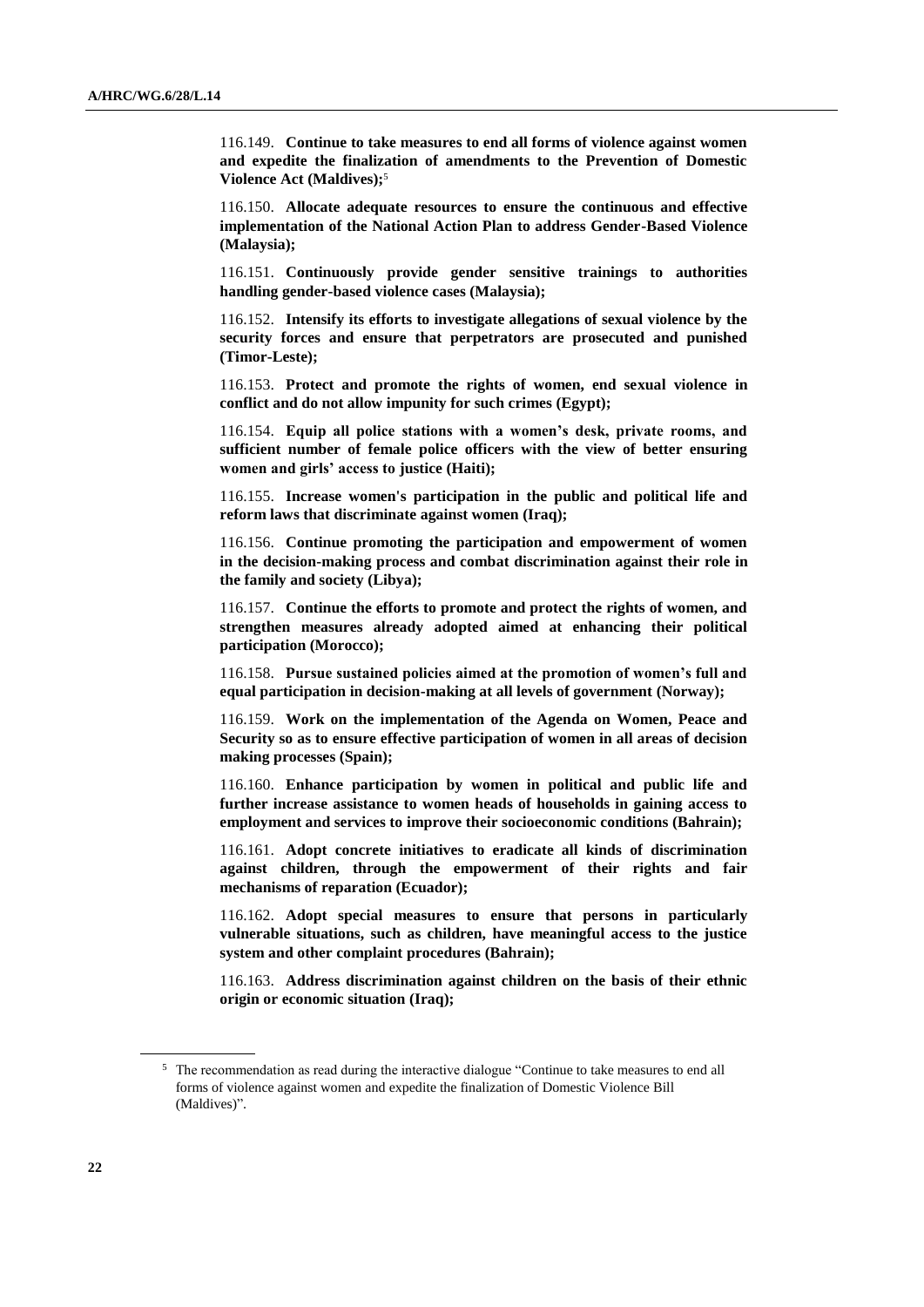116.164. **Continue efforts to protect effectively women, children, and ethnic minorities' rights, and combat discrimination they are facing (Poland);**

116.165. **Prohibit corporal punishment of children in all settings, including at home (Montenegro);**

116.166. **Continue its efforts for the protection of children and combating child labour (Tunisia);**

116.167. **Ensure access of persons with disabilities to education, employment, public transportation, health and political participation, and eliminate discriminatory laws and regulations (Mexico);**

116.168. **Continue allocating adequate funds for welfare programs providing support to persons with disabilities (Azerbaijan);**

116.169. **Continue with its efforts to increase the number of persons with disabilities employed in the public service (Brunei Darussalam);**

116.170. **Continue to effectively address issues such as poor access to education and health systems for persons with disabilities (Japan);**

116.171. **Continue the protection programs and policies of the Tamil population so that they can fully enjoy their rights, particularly economic, social and cultural rights (Peru);**

116.172. **Give particular attention to the effective participation of the minorities in the decision-taking process, offering equal economic and social opportunities, and to create practices and institutions to ensure that ethnic, linguistic and religious diversity of the country can be fully integrated (Guatemala);**

116.173. **Accelerate the enactment of the Sri Lanka Employment Migration Authority Act on the protection of migrant workers and their families in line with the International Convention on the Protection of the Rights of All Migrant Workers and Members of Their Families (Indonesia);**

116.174. **Apply alternatives to detention of irregular migrants, in particular for families and children (Portugal);**

116.175. **Reinforce its policies to provide asylum seekers and refugees access to education services that are available nationally (Holy See);**

116.176. **Exert further efforts to ensure return and resettlement of the remaining Internally Displaced Persons (Azerbaijan);**

116.177. **Strengthen measures to address the needs of people affected and displaced by conflict and seek durable solutions to their displacement (Egypt).**

**117. The recommendations formulated during the interactive dialogue listed below have been examined by Sri Lanka and have been noted by Sri Lanka:**

Ratify the Second Optional Protocol to the International Covenant on **[Civil and Political Rights,](http://www.ohchr.org/EN/ProfessionalInterest/Pages/CCPR.aspx) aiming at the abolition of the death penalty (Montenegro), (Spain);**

117.2. **Ratify the Second Optional Protocol to the International Covenant on Civil and Political Rights (Poland);**

117.3. **Halt the use of the death penalty in all circumstances and take steps towards its abolition, including ratification of the Second Optional Protocol to the International Covenant on Civil and Political Rights (New Zealand);**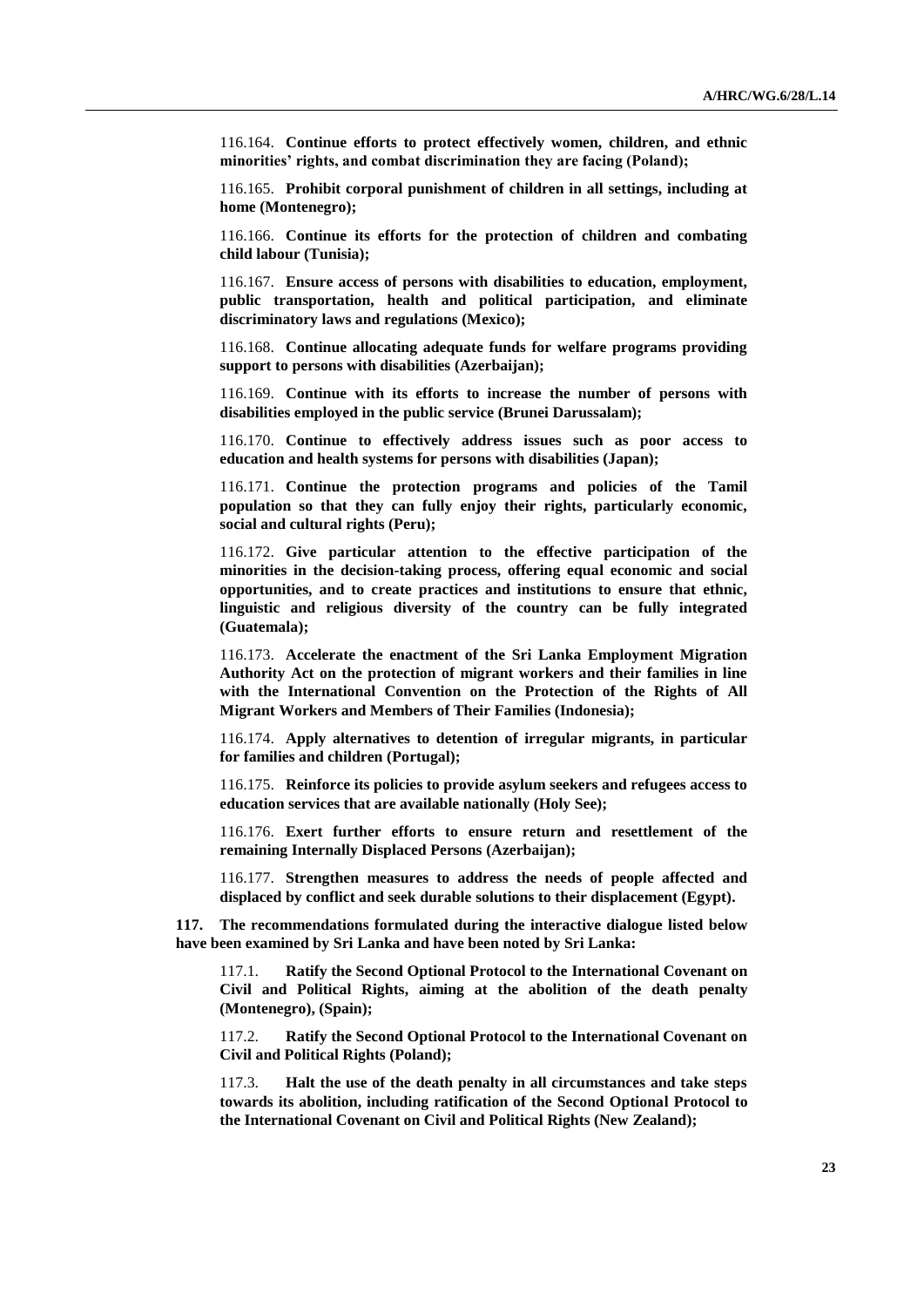117.4. **Consider ratifying the 1951 Convention relating to the Status of Refugees and its 1967 Protocol (Côte d'Ivoire);**

117.5. **Ratify the Rome Statute of the International Criminal Court as well as the Optional Protocol to the Convention against Torture and Other Cruel, Inhuman or Degrading Treatment or Punishment and establish a National Torture Prevention Mechanism (Austria);**

117.6. **Ratify the optional protocols to the Convention on the Rights of the Child on a communications procedure, to the Convention on the Rights of Persons with Disabilities and to the International Covenant on Economic, Social and Cultural Rights (Slovakia);**

117.7. **Ratify the Optional Protocol to the Convention on the Rights of Persons with Disabilities (Burundi);**

117.8. **Adhere to and adapt national legislation to the Arms Trade Treaty and sign the Treaty on the Prohibition of Nuclear Weapons (Guatemala);**

117.9. **Ratify the 1951 Convention relating to the Status of Refugees and its 1967 Protocol (Portugal) (Sierra Leone);**

117.10. **Ratify the Rome Statute of the International Criminal Court (Slovenia), (Timor-Leste);**

117.11. **Ratify the Rome Statute of the International Criminal Court (Estonia);**

117.12. **Adhere to and adapt its national legislation with the Rome Statute (Guatemala);**

117.13. **Ratify the Rome Statute of the International Criminal Court and fully align its legislation with all the obligations under the Rome Statute (Latvia);**

117.14. **Ratify the Indigenous and Tribal Peoples Convention No. 169 of the ILO (Guatemala);**

117.15. **Ratify the Convention on the Non-Applicability of Statutory Limitations to War Crimes and Crimes against Humanity (Armenia);**

117.16. **Guarantee that the new constitution clearly and expressly recognize the fundamental principle of the separation of powers, establish checks and balances and guarantee the independence of the judiciary and the courts, while ensuring that all stakeholders have a place at the table when drafting the new constitution (Haiti);**

117.17. **Consider the creation of a Ministry responsible for acceleration of the implementation of the new National Human Rights Action Plan 2017-2021, developed in 2016 (Côte d'Ivoire);**

117.18. **Ensure that Constitutional reforms guarantee equal protections, rights and treatment of all individuals, without distinction (Canada);**

117.19. **Amend its laws that discriminate against women, and decriminalise consensual same-sex conduct (Australia);**

117.20. **Amend the Penal Code, particularly Sections 365 and 365A to decriminalize consensual same-sex conduct and displays of affection (Netherlands);**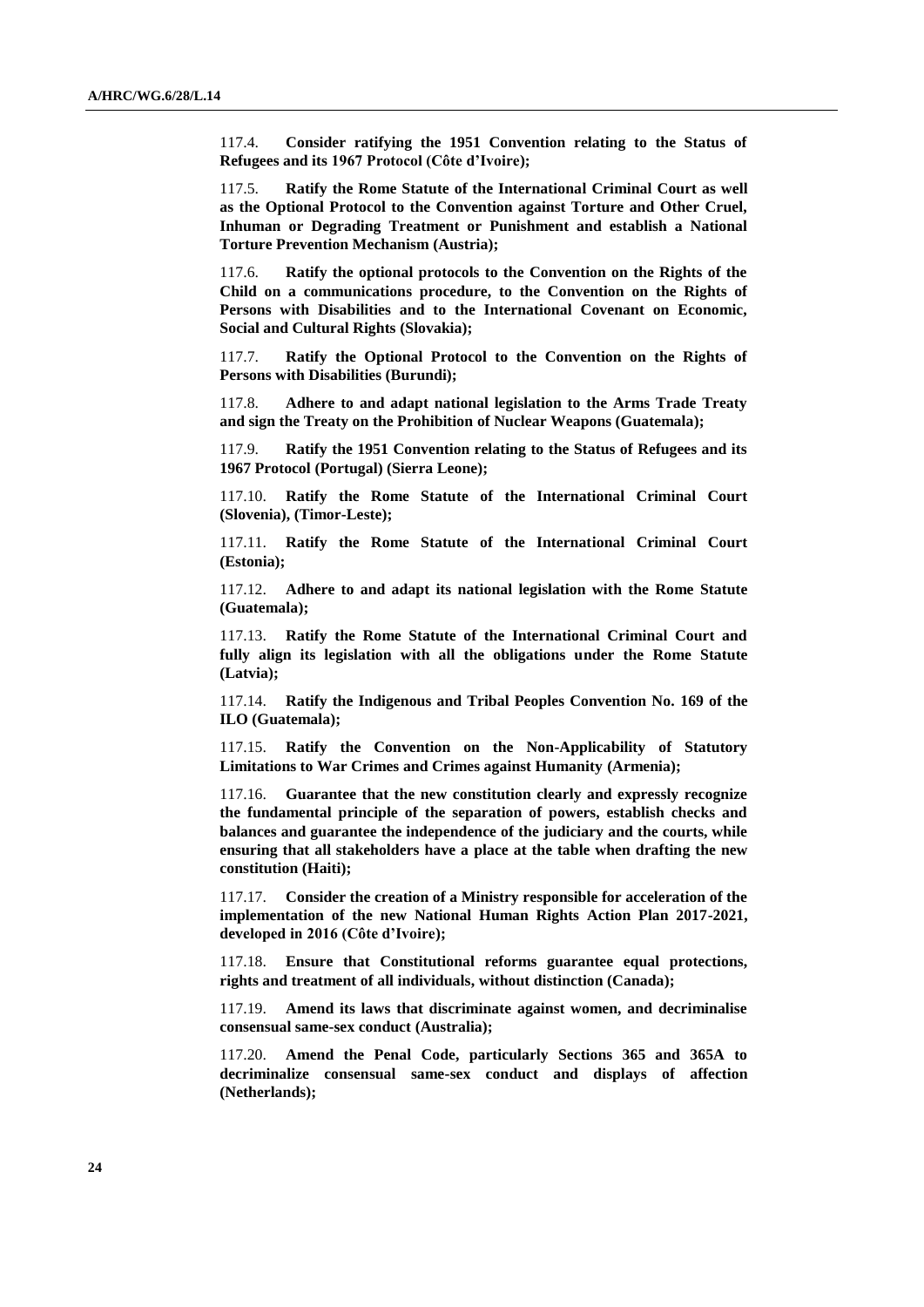117.21. **Decriminalize same-sex relations and take concrete measures to combat discrimination and violence against LGBTI community (Brazil);**

117.22. **Decriminalize same-sex conduct by repealing Sections 365 and 365A of the penal code (Canada);**

117.23. **Amend the Penal Code, particularly Sections 365 and 365A, to decriminalize consensual same-sex conduct as well as displays of affection (Sweden);**

117.24. **Modify the criminal code in order to decriminalize consensual sexual behaviour between persons of the same sex, suppress degrading terms that could be used against the LGBTI community and avoid abuse and harassment by police authorities (Uruguay);**

117.25. **Decriminalise same-sex consensual relationships and to adopt all necessary measures to combat discrimination and violence based on sexual orientation or gender identity, and to guarantee access of the LGBTI people to health services (Honduras);**

117.26. **End impunity and ensure that perpetrators of incitement to hatred and violence are brought to justice in compliance with international law (Sweden);**

117.27. **Repeal the Prevention of Terrorism Act and enforce an immediate moratorium on its use; ensure that the draft Counter-Terrorism Act is compliant with international human rights standards (Canada);**

117.28. **Abolish the death penalty (Australia);**

117.29. **Take concrete measures to abolish the death penalty (Norway);**

117.30. **Transform its de facto moratorium on the application of the death penalty into definitive abolition (Portugal);**

117.31. **Abolish capital punishment, establish a moratorium on all pending executions and commute all death sentences to prison sentences (Slovakia);**

117.32. **Abolish capital punishment and commute death sentences to prison terms (Holy See);**

117.33. **Abolish the death penalty, considering that the moratorium on judicial executions has been in place since 1975 (Namibia);**

117.34. **Ensure, in law and in practice, that all detainees are afforded fundamental legal safeguards from the outset (Holy See);**

117.35. **Publish a consolidated list of missing persons (Switzerland);**

117.36. **Take comprehensive measures to ensure that the alleged war crimes and other human rights violations committed during the internal conflict are investigated and prosecuted with the aim to end impunity (Estonia);**

117.37. **Expedite the ongoing process and establish a clear timeline to establish a truth-seeking commission and an Office on Reparations as well as a special court to investigate allegations of serious human rights violations (Republic of Korea);**

117.38. **Move with concrete steps – most evidently seen through committed financial resources in the national budget, and appointed experts with concrete mandates – on all four transitional justice mechanisms (The former Yugoslav Republic of Macedonia);**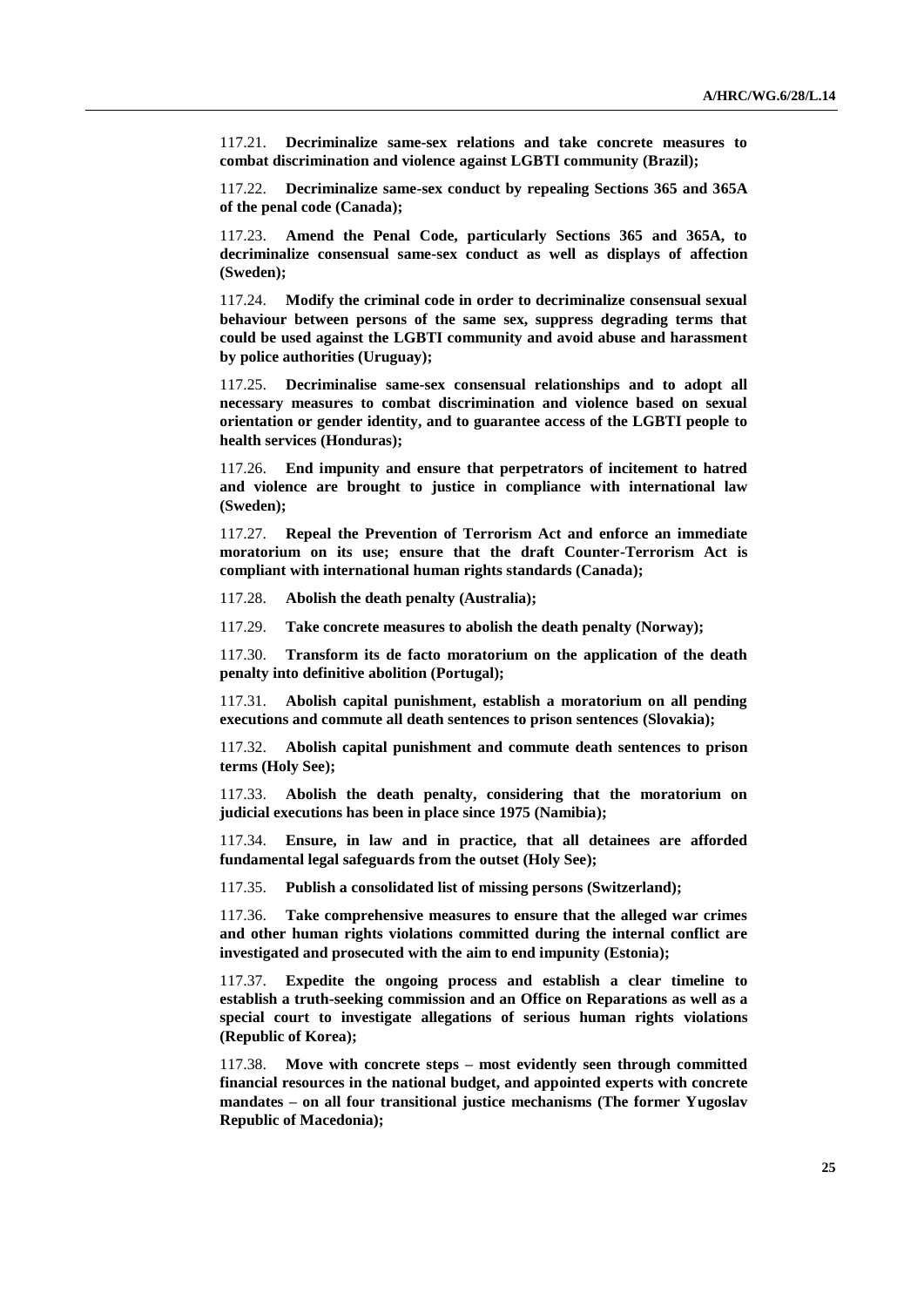117.39. **Develop a clear timeline and benchmarks for the full implementation of Sri Lanka's commitments under Human Rights Council Resolution 30/1 (Germany);**

117.40. **Develop a clear timeline and benchmarks for the full implementation of its commitments in Human Rights Council resolution 30/1 (Norway);**

117.41. **Develop an unambiguous timeline accompanied with a monitoring framework for the full implementation of its commitments under Human Rights Council resolution 30/1 (The former Yugoslav Republic of Macedonia);**

117.42. **Act on its commitments in Human Rights Council Resolution 30/1 including to establish transitional justice mechanisms, and to establish a clear timeline to this end (Austria);**

117.43. **Develop a clear timeline and benchmarks for the full implementation of Human Rights Council resolution 30/1 (Denmark);**

117.44. **Foster reconciliation through accelerated implementation of Human Rights Council resolution 30/1, including by launching the Office of Missing Persons, ending military involvement in civilian functions, returning lands to civilian owners, and establishing a judicial mechanism with the participation of foreign investigators, prosecutors and judges (Canada);**

117.45. **Fully implement the recommendations of the Consultative Task Force on Reconciliation, including to repeal the Prevention of Terrorism Act and replace it with international best practice legislation (Australia);**<sup>6</sup>

117.46. **Adopt a National Policy on the protection of journalists and human rights defenders to combat intimidation and violence, and to ensure effective investigation of such acts and prosecution of perpetrators (Austria);**

117.47. **Consider a large-scale transfer of land for civilian use in the Northern and Eastern Provinces of the country (Ghana);**

117.48. **Continue its efforts to ensure legal ownership and restitution to longterm internally displaced persons and refugees, as foreseen by international law standards (Holy See);**

117.49. **Amend or repeal Article 16 of the Constitution and amend all Personal Laws to remove discriminatory provisions against women as well as barriers to engaging in the political process (Canada);**

117.50. **Strengthen measures to eliminate all forms of violence against women, amongst others by criminalizing marital rape (Belgium);**

117.51. **Adopt specific legislation that explicitly prohibits domestic violence, including marital rape, and ensure its stringent implementation and enforcement (Slovenia);**

117.52. **Amend the Penal Code to decriminalise and eliminate all punitive measures related to termination of pregnancies in cases of rape, incest and severe foetal impairment (Denmark);**

<sup>6</sup> The recommendation as read during the interactive dialogue "Fully implement its commitments under Human Rights Council resolution 30/1 and the recommendations of the Consultative Task Force on Reconciliation, including to repeal the Prevention of Terrorism Act and replace it with international best practice legislation (Australia)".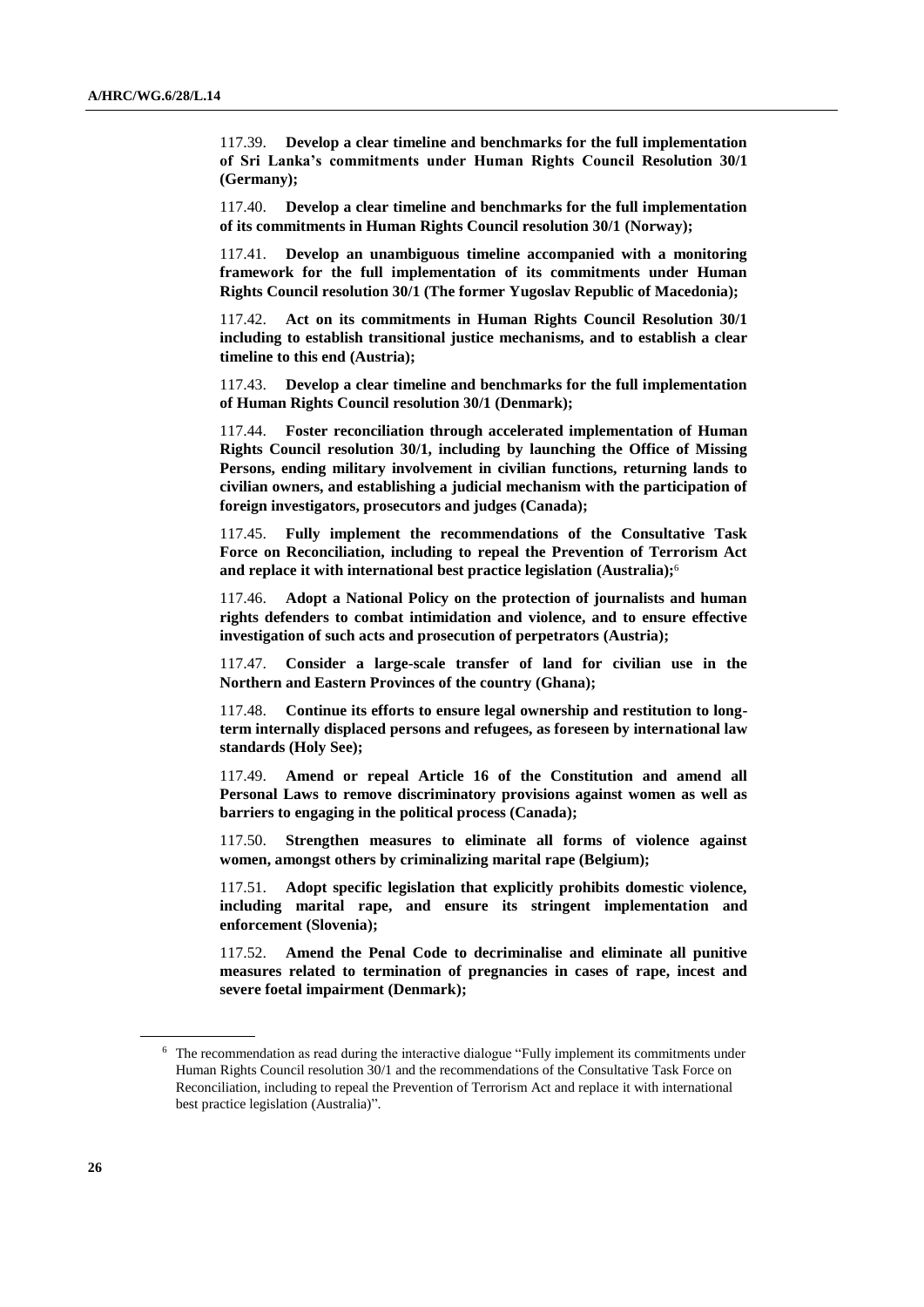117.53. **Take the necessary measures to establish a national procedure for the determination of the refugee status (Argentina).**

**118. All conclusions and/or recommendations contained in the present report reflect the position of the submitting State(s) and/or the State under review. They should not be construed as endorsed by the Working Group as a whole.**

## **III. Voluntary pledges and commitments**

119. Ensure that the ongoing constitutional reform process is inclusive, and takes into account fundamental principles of equality and non-discrimination, separation of powers, checks and balances, and the independence of the judiciary.

120. Train and appoint information officers and designated officers to all public authorities covered under the Right to Information Act to fulfill the right to information.

121. Accede to the Optional Protocol to the Convention against Torture and other Cruel, Inhuman or Degrading Treatment or Punishment (OP-CAT), and designate the Human Rights Commission of Sri Lanka as the national preventive and monitoring mechanism to fulfill obligations under OP-CAT.

122. Review and repeal the Prevention of Terrorism Act, and replace it with new counterterrorism legislation compliant with international human rights standards.

Increase the number of and strengthen women and children's desks of the Children and Women's Bureau of the Sri Lanka Police to ensure a gender responsive justice system.

124. Enforce legislation guaranteeing women's political representation at provincial and local authority levels.

125. Ensure and strengthen respect for fundamental rights of all persons, including those from the LGBTIQ community, and address concerns raised in that regard.

126. Formulate a comprehensive reparations policy to guide the granting of reparations to persons affected by the armed conflict, including internally displaced persons.

127. Ensure that all security forces personnel to be deployed in overseas peacekeeping missions are adequately vetted through a comprehensive process with the participation of the Human Rights Commission of Sri Lanka.

128. Fulfill commitments contained in United Nations Human Rights Council Resolution 30/1 towards the operationalisation of the Office on Missing Persons, and the establishment of a truth seeking commission, an office for reparations, and a judicial mechanism with a special counsel.

129. Work towards achieving the Sustainable Development Goal of alleviating poverty through national level initiatives including the Gramashakthi People's Movement.

130. Take measures to incorporate the provisions of the Convention on the Rights of Persons with Disabilities into domestic law.